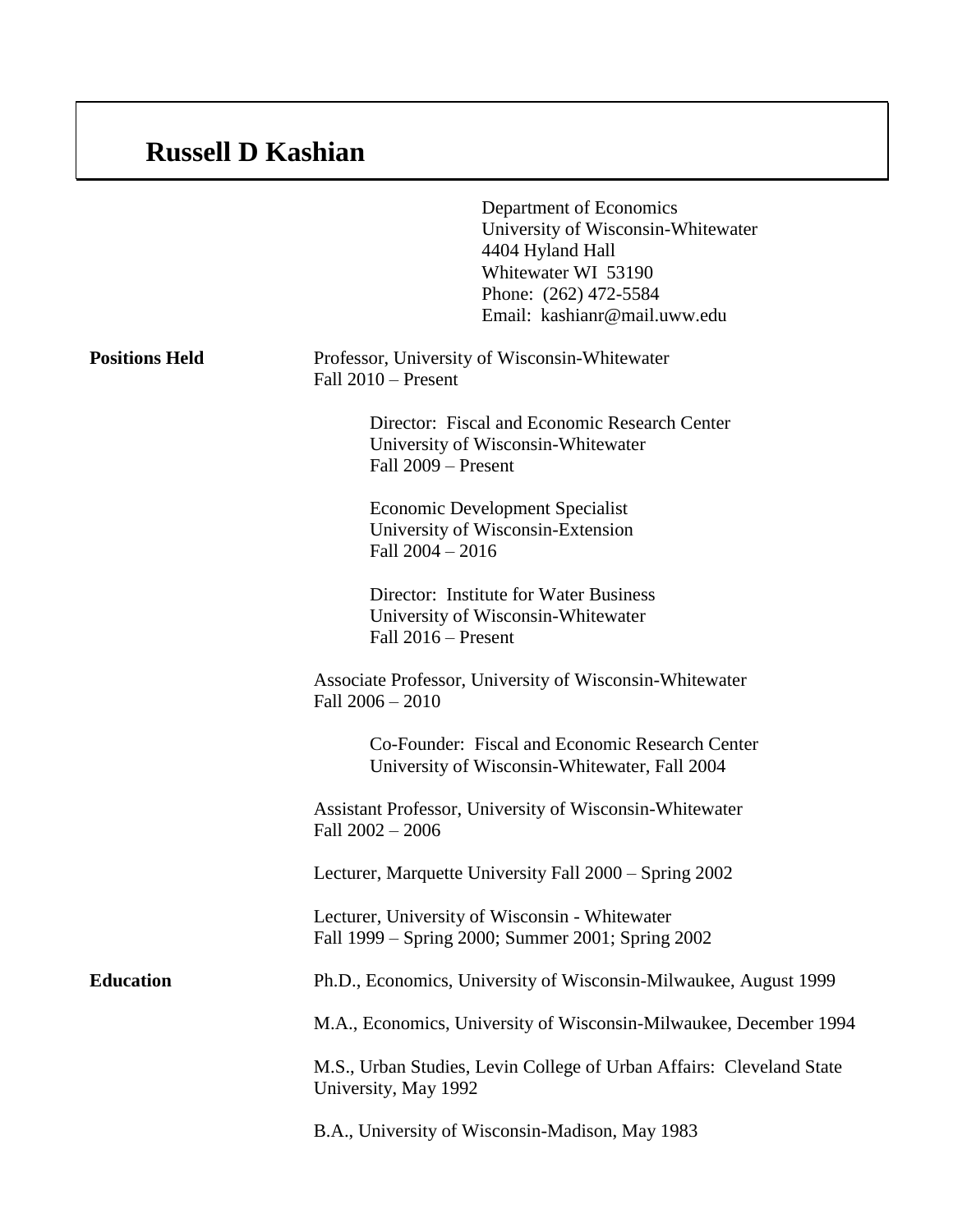| <b>Dissertation</b>       | Two Studies in Regional Economics: IPO Location, Regional Effects &<br>Fairness in Initial Public Offerings $\& A$ Willingness to Pay: The Amenity<br>Value of Farmland.                                                                                         |
|---------------------------|------------------------------------------------------------------------------------------------------------------------------------------------------------------------------------------------------------------------------------------------------------------|
| <b>Fields of Interest</b> | Regional & Urban Economics, Microeconomics, Macroeconomics,<br>Financial Economics, and Labor Economics                                                                                                                                                          |
| <b>Publications</b>       | "Tornadoes, Poverty and Race in the U.S.: A 5-decade analysis" (with<br>Tracy Buchman and Robert Drago). Journal of Economic Studies,<br>Forthcoming.                                                                                                            |
|                           | "Maternity Ward Desert in Wisconsin: 2011 to 2017" (with Tracy<br>Buchman and Summer Cliff). Journal of Regional Analysis and Policy,<br>Vol 51, 2021 pp 38-48.                                                                                                  |
|                           | "Corporate Board Gender Diversity and Ethnic Ownership of U.S. Banks"<br>(with Yunsun Hu). Journal of Applied Economics. Vol 24, 2021 pp 258-<br>276.                                                                                                            |
|                           | "The Impact of the County Fair-Building an Economic Toolbox" for<br>Regional Science Perspectives on Tourism and Hospitality. Mauro<br>Ferrante, editor. Springer. Co-Authors Choton Basu, and Pasan<br>Samaranayake 2021.                                       |
|                           | "Effect of Tourism Taxes on Local Hotels and Government." (with<br>Choton Basu, and Nicholas Haugen). State Tax Notes 98, 2020. pp 1017-<br>1027.                                                                                                                |
|                           | "The Role of Specific Heritage Among Hispanic-Owned Banks in<br>America" (with Rashiqa Kamal and Yuhan Xue). Managerial Finance.<br>Vol 47, 2020, pp 656-669.                                                                                                    |
|                           | "After the Hurricane: Economic Adversity, Bank Offices, and<br>Community Banks" (with Tracy Buchman and Kevin Peralta).<br>International Journal of Disaster Risk Reduction. Forthcoming.                                                                        |
|                           | "Race in Relation to Bank Depositors and Mortgage Applications" (with<br>Robert Drago), Economic Notes, Forthcoming.                                                                                                                                             |
|                           | "Black-Owned Banks: Continuing the Legacy of the African American<br>Struggle for Meaningful Participation in U.S. Life" for Black Families: A<br>Systems Approach. Anthony G James, editor. Congella. Co-Authors<br>Richard McGregory and Taylor Griffith 2020. |
|                           | "Has The Affordable Care Act Affected Health Care Efficiency?" (with<br>Nicholas Lovett, and Yuhan Xue). Journal of Regulatory Economics.<br>Vol 58, 2020, pp 1-41.                                                                                              |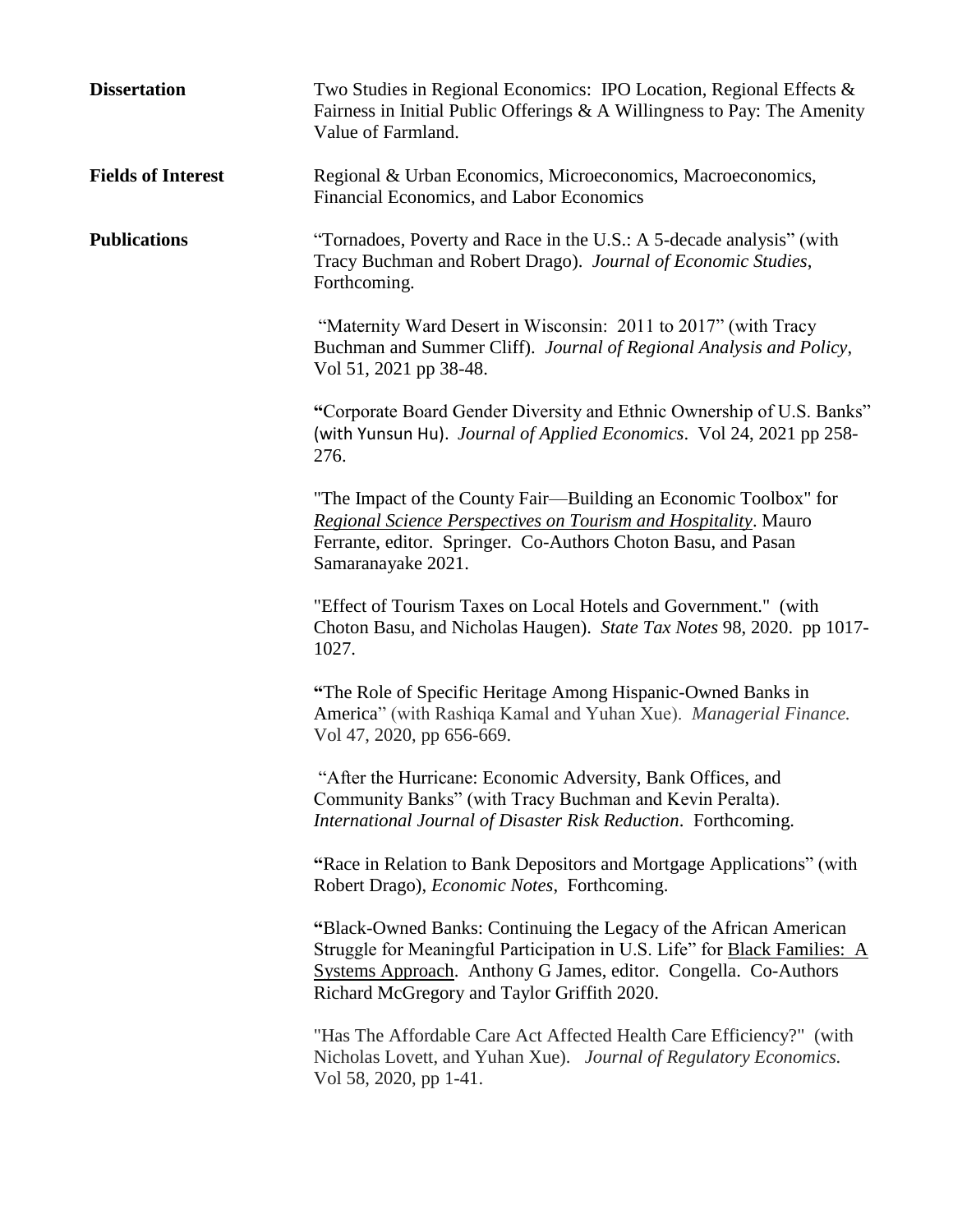"The Impact of Density Rezoning in a Small College Town." (with Ronald Tittle and Summer Cliff). *The Journal of Real Estate Finance and Economics.* Vol. 61, 2020, pp 275–287.

**"**Jones Act: Protectionist Policy in the 21st Century" (with Jeff Pagel and Ike Brannon). *Maritime Economics and Logistics*. Vol. 21, 2019, pp 431–463.

**"**Ownership characteristics of Asian American banks" (with Rashiqa Kamal and Yuhan Xue). *Journal of Economics and Finance*. Vol. 43, 2019, pp 528–551.

"A Cost Efficiency Analysis of Local Commercial Banks in Taiwan" (with Elaine Yiling Lin and Yuhan Xue). *Asian Economic Journal*, Vol. 33, 2019, pp 87–108.

**"**Ownership effects among Native American banks, 2001-2016" (with Joanie Buckley). *Applied Economics*, Vol. 51, 2019, pp 181-195.

**"**Performance and growth among de novo subchapter-s banks" (with Ronald Tittle, Richard Cummings, and Peter Westort). *Economics Bulletin*, Vol. 38, 2018, pp 2353-2361.

**"**Bank Deserts in the United States and the Great Recession: Geography and Demographics" (with Nancy Tao and Robert Drago). *Journal of Economic Studies*, Vol. 45, 2018, pp 691-709.

"The Effects of a Recreational Bike Path on Housing Values in Muskego, Wisconsin" (with Matthew Winden and Emmett Storts). *Journal of Park and Recreation Administration,* Vol. 36, 2018, pp 160-173.

**"**Minority-Owned Banks and Efficiency Revisited" (with Richard McGregory and Robert Drago). *Journal of Productivity Analysis*, Vol. 48, 2017 pp 97-116.

**"**Equity and Asset Growth Among Subchapter S Banks" (with Richard Cummings and Peter Westort). *Applied Economic Letters*, Vol. 24, 2017 pp 854-857.

**"**Minority-Owned Banks and Bank Failures After the Financial Collapse" (with Robert Drago). *Economic Notes*, Vol. 46, 2017 pp 5-36.

**"**Are There Interregional Differences in The Response of Cigarette Smoking to State Cigarette Excise Taxes in the USA? Exploratory analysis" (with Richard Cebula and Fiorentina Angjellari-Dajci). *Journal of Applied Statistics*, Vol. 43, 2016 pp 1494-1507.

"Interest Bearing Checking Policies at Single-Market Banks 2008-2012" (with Robert Drago). *Managerial Finance*, Vol 42, 2016 pp 1-20.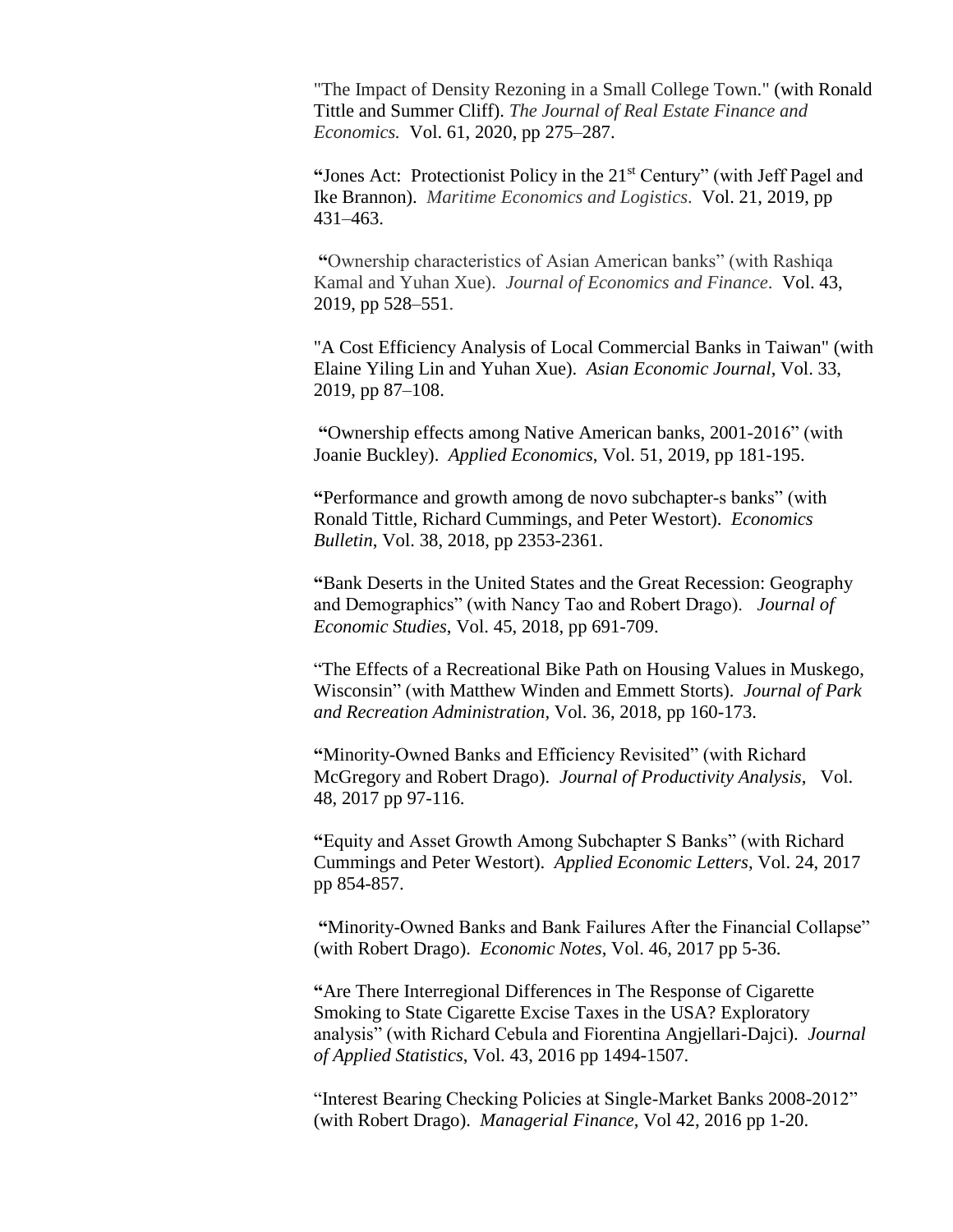Fee or Free Checking? Noninterest Checking Account Fees, Competition, and Multimarket Banking.' (with Robert Drago). *Applied Economics*, Vol 48, 2016 pp 1866-1880.

**"**Measuring X-Efficiency in NCAA Division III Athletics" (with Jeff Pagel). *Journal of Sports Economics*, Vol 17, 2016 pp 558-577.

"ATM Fees at Black and Hispanic Owned Banks: A Comparative Analysis" (with Richard McGregory and Robert Drago). *The Review of Black Political Economy*, Vol. 43, 2016 pp 69-84.

"An Estimation of the Elasticity Demand for Tap Water: Data from Tax Rolls and a Survey" (with Jeff Heinrich and Andrew Kueffer). *The International Journal of Social Sustainability in Economic, Social and Cultural Context*, Vol 12, 2016 pp 1-16.

"Lake Drawdown Revisited: The Value of Two Inches of Water" (with Matthew Winden and Alexander Walker). *Journal of Business and Economics Research*, Vol 14, 2016 pp 7-18.

**"**"The Armenians of South Milwaukee Patterns of Residence and Mobility" (with David Luhrssen). *Journal of the Society for Armenian Studies*, Vol 24, 2015 pp 138-145.

"A Duration Analysis of Foreclosures to Sheriff Sales in Light of the Financial Crisis" (with Richard Cebula and Jeremy Peterson). *Journal of Regional Analysis and Policy*, Vol 45, 2015 pp 152-162.

**"**Off-balance Sheet Activities and Community Bank Performance" (with Nancy Tao). *Journal of Economic Studies*, Vol 41, 2014 pp 789-807.

"Whom Do Black-Owned Banks Serve?" (with Richard McGregory and Derrek Grunfelder-McCrank). *Federal Reserve Bank of Boston Communities & Banking*, Vol 25 2014 pp 29-31.

"Do Minority-owned Banks Pay Higher Interest Rates on CDs?" (with Richard McGregory and Neil Lockwood). *The Review of Black Political Economy*, Vol 41, 2014 pp 13-24.

**"**Measuring the Economic Impact of Water Quality Initiatives: A Case Study of the Fund for Lake Michigan" (with Linda Reid and Andrew Kueffer). *International Journal of Economics and Finance*, Vol 6, 2014 pp 221-228.

**"**Banking Employment in the Early Twenty-First Century: Regional Effects of Consolidation" for Banking: Performance, Challenges and Prospects for Development, Janice P Simmons, ed. Co-author Derrek Grunfelder McCrank. 2013.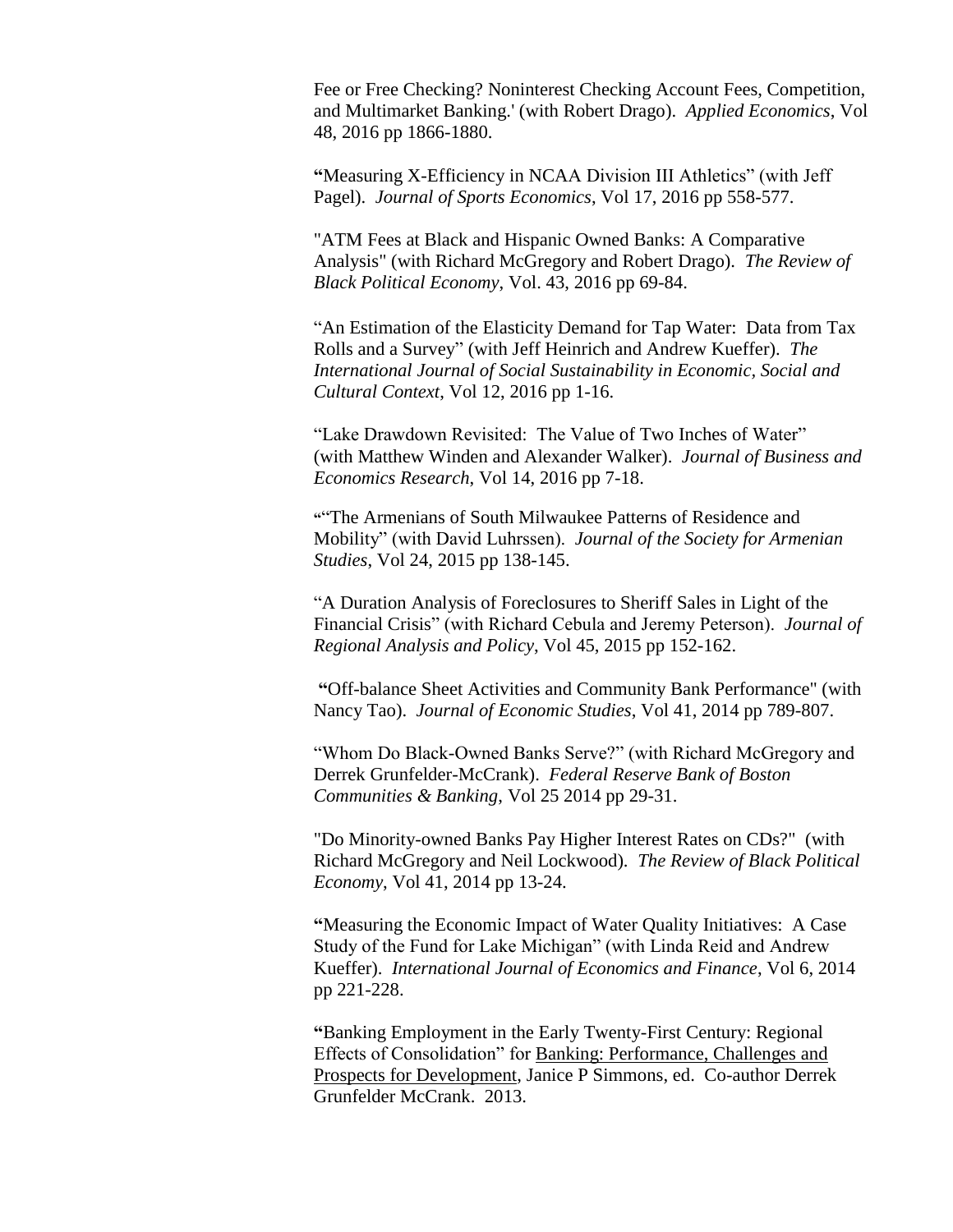**"**Assessment Ratios and the Consequences of Buying into the Housing Bubble" (with Jeremy Peterson). *International Research Journal of Applied Finance,* Vol 4 2013 pp 806-814.

"Town and Gown: The Negative Externality of a University on Housing Prices" (with Steven Rockwell). *Journal of Real Estate Practice and Education*, Vol 16, 2013 pp 1-12.

"Cranberries of Wisconsin: Analyzing the Economic Impact" (with Jeremy Peterson). *Journal of Business Case Studies*, Vol 9, 2013 pp 185- 192.

"A Duration Analysis of the Life Spans of Tax Increment Finance Districts" (with Mark Skidmore and Eric Cramer). *State Tax Notes*, Vol 63, 2012 pp 465-469.

"Exporting Knowledge: A Growth Industry". *Spaces and Flows: An International Journal of Urban and Exurban Studies*, Vol 3, 2012 pp 57- 65.

**"**An Estimation of the Elasticity Demand for Tap Water" (with Jeff Heinrich, et al). *Journal of Strategic Innovation and Sustainability*, Vol 7, 2012 pp 100-112.

"Do Tax Increment Finance Districts Stimulate Growth in Real Estate Values?" (with David Merriman and Mark Skidmore). *Real Estate Economics,* Vol 31, 2011.

**"**The Economic Impact of Organized Camps" (with Renee Pfeifer-Luckett). *Tourism Economics*, Vol 17, 2011 pp 905-916.

**"**The X-Efficiency and Profitability of Hispanic Banking in the United States" (with Juan Gómez Casillas). *The Journal of Applied Financial Research*, Vol 1, 2011 pp 38-50.

"Condominium Sub-Market: Effect of Sheriff Sales on Sub-Market Property Values" (with Joseph Carroll). *Journal of Regional Analysis and Policy,* Vol 41, 2011 pp 71-81.

"Estimating and Analyzing the Cost Efficiency of Subchapter S Banks" (with Richard Cummings and Yannan Wang). *Journal of Business and Economics Research*, Vol 9, 2011 pp 43-52.

**"**On the Relationship between Tax Increment Finance and Property Taxation" (with Mark Skidmore). *Regional Science and Urban Economics*, Vol 40, 2010 pp 407-414.

"A Regional Examination of Foreclosures in Wisconsin" (with David Welsch). *Industrial Geographer.* Vol 7, 2010 pp 19-38.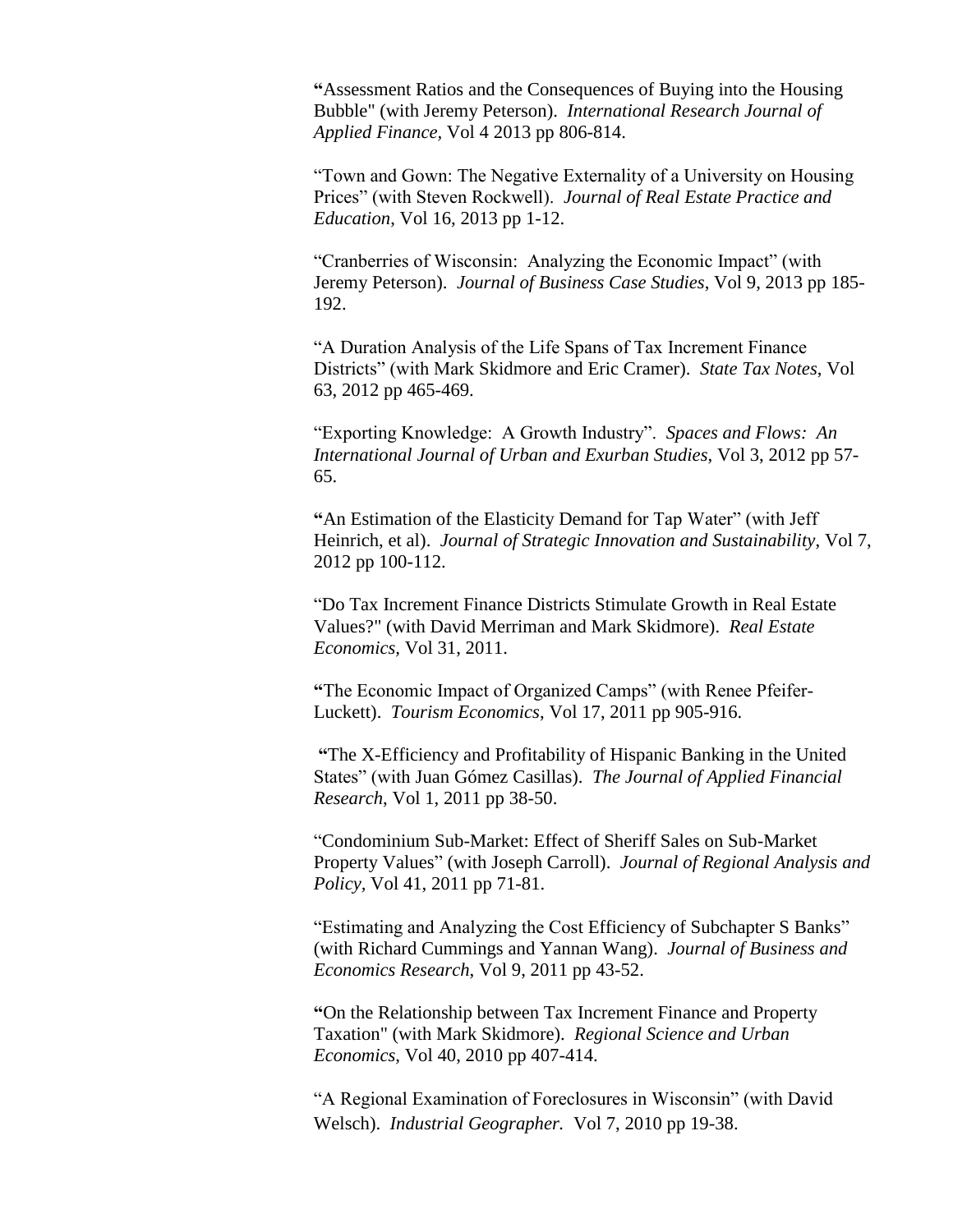"Pricing the Homebuyer's Proximity to Open Land" (with Jeff Heinrich). *Journal of Applied Business and Economics,* Vol 11, 2010 pp 17-25.

**"**Does Ownership Form in Community Banking Impact Profitability?" (with Richard Cummings and Peter Westort). *Managerial Finance*, Vol 36 2010 pp 122-133.

"Modeling the Time to an Initial Public Offering: When does the Fruit Ripen?" (with Yamin Ahmad). *Journal of Economics and Finance*, Vol 34, 2010 pp 391-414.

"The Relationship between Tax Increment Finance and Municipal Land Annexation?" (with David Merriman and Mark Skidmore). *Land Economics,* Vol 85 pp 2009 pp 598-613.

**"**The Economic Considerations of Subchapter S Corporations" for Taxation, Tax Policies and Income Taxes, Warren J. Berube and Camron N. Pinto, eds. Co-authors Richard Cummings and Peter Westort. 2009.

"Committee Size and Smart Growth: An Optimal Solution" (with Heather Kohls). *Journal of Applied Business and Economics,* Vol 9, 2009 pp 11- 20.

Book Review of Targeting Regional Economic Development by Stephan J. Goetz, Steven C. Deller, and Thomas Harris. *The Review of Regional Studies* 2009, Vol. 39 pp. 227–229.

**"**Lake Drawdown: The Value of 2 Inches of Water", Journal *of Business and Economics Research*, Vol. 6, 2008 pp 1-22.

"Do Tax Increment Finance Districts Increase Real Estate Values" (with David Merriman and Mark Skidmore). *State Tax Notes*. Vol 47 2008 pp 105-112.

"Examining angler behavior using contingent behavior modeling: a case study of water quality change at a Wisconsin lake" (with Mark Eiswerth and Mark Skidmore). *Water Resources Research*. Vol 44, 2008.

"Credit Union to Mutual Conversion: Do Rates Diverge?" with Jeff Heinrich, *Contemporary Economic Policy*. Vol 26, 2008 pp 107-121.

"Lake Rehabilitation the Value of Shoreline Real Estate: Evidence from Delavan, Wisconsin" (with Mark Eiswerth and Mark Skidmore). *Review of Regional Studies*. Vol 36, 2006 pp 231-238.

"The Publishing Patterns of Seasoned PH.D. Recipients", with Jeffery Heinrich, *Journal of Business and Economics Research*, Vol. 3, 2005 pp 1-22.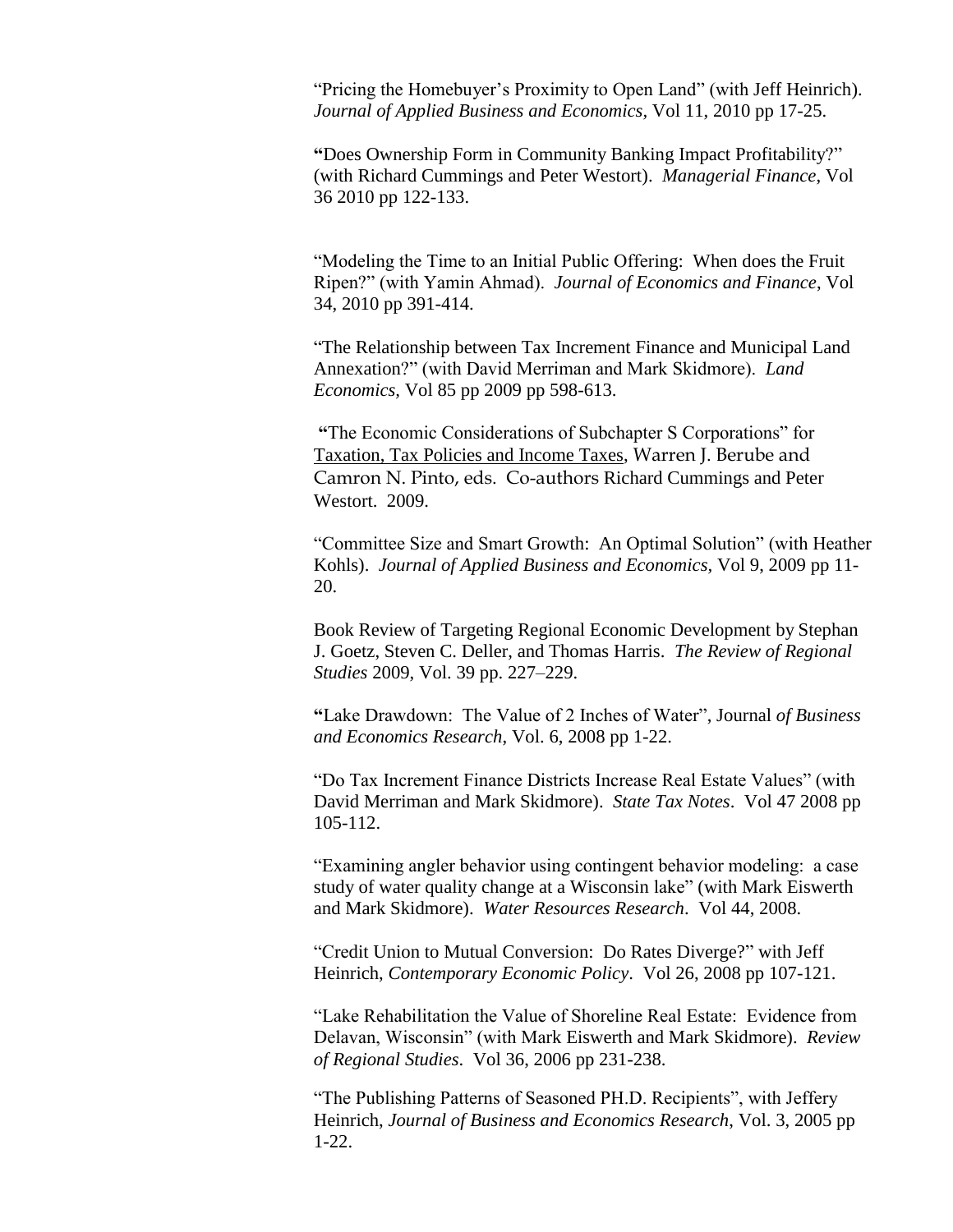"State Farmland Preferential Assessment: A Comparative Study". *Journal of Regional Analysis and Policy*. Vol 34, 2004 pp 1-12.

**"**Comprehensive Planning: Is There a Relationship between Committee Design and Subsequent Outcome: A Baseline Survey", with Heather Kohls. Proceeding on the Conference on the Small City and Regional Community. 2004.

**"**Regional Differences and Underwriter Location in Initial Public Offerings", with Taggert Brooks. *The Industrial Geographer.* Vol 2, 2004 pp 94-110*.*

"The Pricing of Thrift Conversions", with Kristen Monaco*. Journal of Applied Business Research*. Vol 19, 2003 pp 25-31.

"Mapping the Terrain of Work/Family Journals" with Robert Drago*. Journal of Family Issues*. Vol 24, 2003 pp 488-512.

"Preserving Agricultural Land Via Property Assessment Policy and the Willingness to Pay for Land Preservation", with Mark Skidmore. *Economic Development Quarterly*. Vol 16, 2002 pp 75-87.

"The Willingness-to-pay for Work/Family Policies: A Study of Teachers". Co-authors Robert Drago, et al. *Industrial and Labor Relations Review,* Vol. 55, 2001 pp 22-42.

"The Longest Day: Working Time for Teachers," for Working Time: International Trends, Theory and Policy Perspectives, Deborah Figart and Lonnie Golden, eds. Routledge, Co-authors Robert Drago, et al, 2000.

"New Estimates of Working Time for Teachers". Co-authors Robert Drago, et al, *Monthly Labor Review*, Vol. 122, 1999 pp. 31-41.

"Banking Employment in the 1990's: Regional Effects of Consolidation." with Kristen Monaco, *Growth and Change*, Vol. 29, 1998 pp. 146-156.

Instructor Manual for Unlevel Playing Fields, with Corey Wanek The McGraw-Hill Companies, Inc., 1997

## **Grants/Contract** An Operational Analysis of the Walworth County Fair. Winter 2022. External Grant—Walworth County Fair.

Market Fit Study: Cyanide Detection. Winter 2022. External Grant— MilTech.

An Acquisition Analysis for Cremer Industries. Winter 2022. External Grant—Cremer Industries.

The Market for Credit Union Service Organizations in Northern Wisconsin. Winter 2022. External Grant—Exclamation CUSO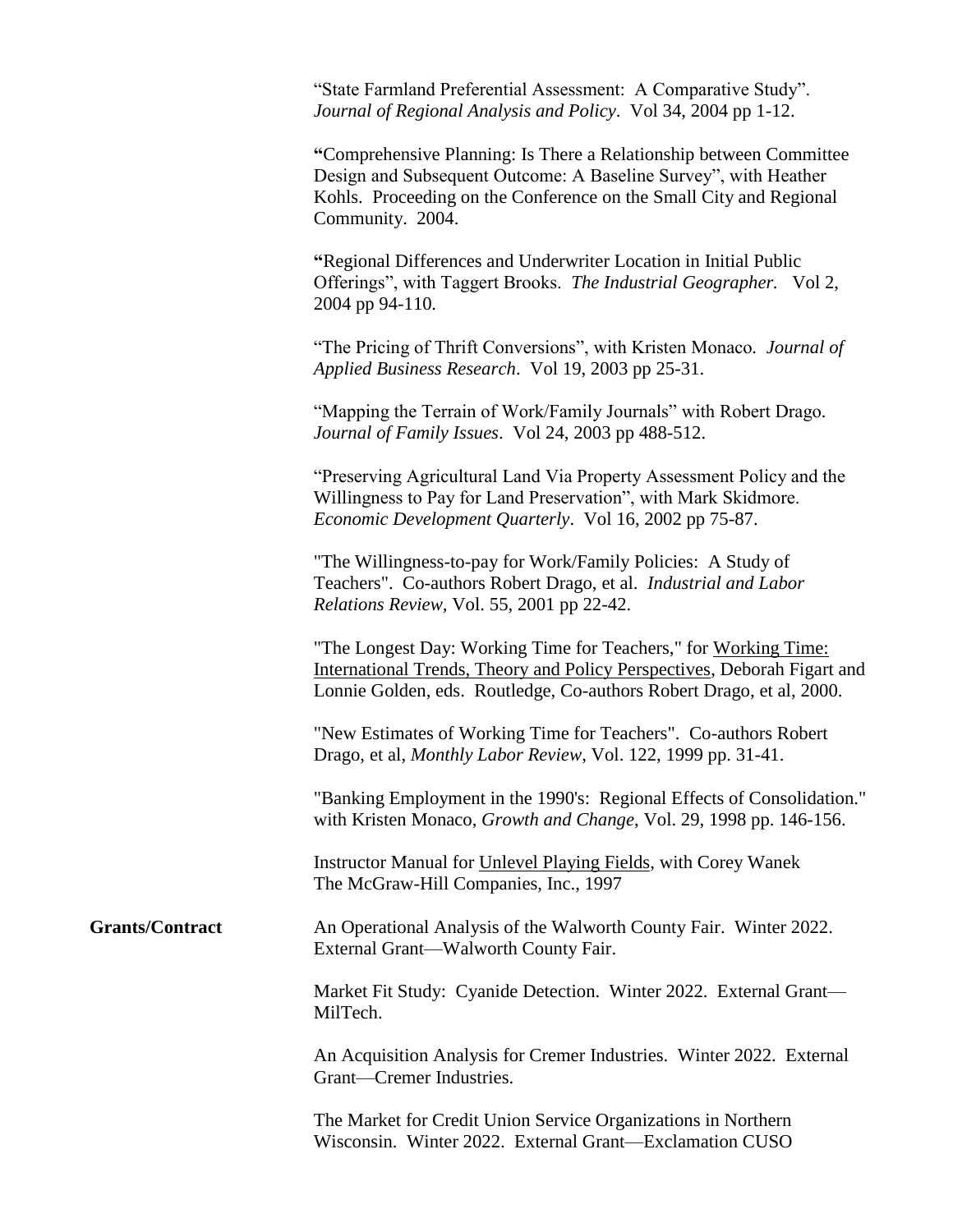Sales Opportunities for The Food Capital Equipment Manufacturing Sector. Winter 2022. External Grant-- IMEC

Grain Milling Operation Feasibility Study. Winter 2021. External Grant—Rosebud Farms.

Specialty Crop Operation Feasibility Study. Winter 2021. External Grant—Rosebud Farms.

Economic Impact of Embridge Pipeline. Summer 2021. External Grant— Capital Policy Analytics.

Economic Impact of The Amino Acid Industry. Summer 2021. External Grant—Capital Policy Analytics.

Economic Impact of GE Appliances/Haier Manufacturing. Summer 2021. External Grant—Business Builders.

The Impact of Stem Bootcamp on Student Performance. Spring 2021. Internal Grant—University of Wisconsin-Whitewater.

FAB Campus in Jefferson County. Spring 2021. External Grant— Jefferson County Wisconsin.

Whitewater Lakes Study. Spring 2021. External Grant—Whitewater-Rice Lakes Management District and greater Whitewater Lakes Property Owners Association.

A Housing Analysis for Dodge County. Spring 2021. External Grant-- Dodge County Wisconsin.

The Feasibility of Wild Bergamot as a Specialty Crop in Wisconsin. Winter 2021. External Grant-- Wisconsin Department of Agriculture, Trade and Consumer Protection

Tax Elasticity of Demand for Hotel Rooms. Winter 2021. External Grant- - Door County Tourism Zone Commission.

The Economic Impact of La Crosse Octoberfest. Winter 2021. External Grant—La Crosse Festivals.

An Economic Analysis of an Eviction Moratorium. Winter 2021. External Grant--Wisconsin Realtors,

Measuring the Economic Impact of Water Quality Initiatives: A Case Study of the Fund for Lake Michigan (part three). Winter 2021. External Grant—The Fund for Lake Michigan.

A Feasibility Study of the Barge Loading and Unloading Industry in Wisconsin. Fall 2020. External Grant--Economic Development Partners.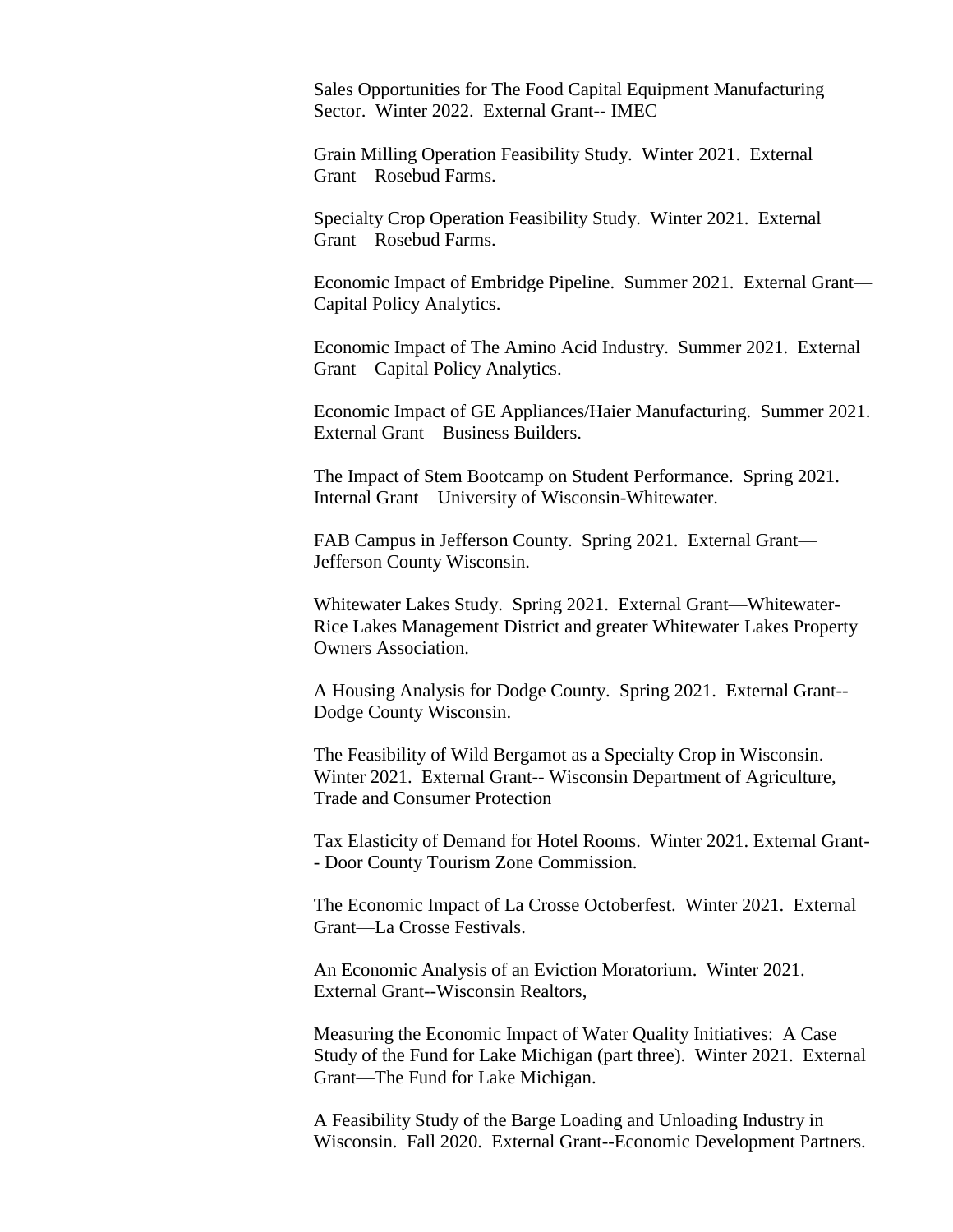Economic Impact of Online Travel Agency (OTAs) on Door County Lodging Providers and the Local Tourism Economy. Fall 2020. External Grant-- Door County Tourism Zone Commission.

An Economic and Social Analysis of the Continental Divide Trail. Fall 2020. External Grant-- Continental Divide Trail Coalition.

An Economic Impact Analysis of the Point Beach Nuclear Power Plant. Fall 2020. External Grant-- NextEra Energy Nuclear Communications.

A Housing Analysis for Jefferson County. Fall 2020. External Grant-- Jefferson County Wisconsin.

Economic, Social, and Environmental Analysis of New Jersey Brownfield Redevelopment. Summer 2020. External Grant—New Jersey Department of Environmental Protection.

An Economic Impact Analysis for the Aircraft Leasing Industry in the United States and Florida. Summer 2020. External Grant—Business Builders.

An Economic Impact of GE Appliance. Summer 2020. External Grant— Business Builders.

An Evaluation of Wisconsin's ExportTech Program. Summer 2020. External Grant--Wisconsin Economic Development Corporation.

Workforce Housing Report—Walworth County. Spring 2020. External Grant—Wisconsin Realtors Association.

Economic Impact of Corona Virus and the City of Whitewater. Spring 2020. External Grant—Downtown Whitewater.

Economic Impact of Corona Virus and Leakage to Online Lodging Marketplace Providers. Spring 2020. External Grant—Door County Tourism Zone Commission.

Young Adult and Banking Selection. Winter 2020. External Grant— Wisconsin Bankers Association.

Data Analytics & Grocery Store Inventory. Winter 2020. External Grant—Pinpoint Software.

An Efficiency Analysis of Commercial Construction and Union Labor. Fall 2019. External Grant—FDC 30.

City of Fort Atkinson Housing Analysis. Fall 2019. External Grant—City of Fort Atkinson.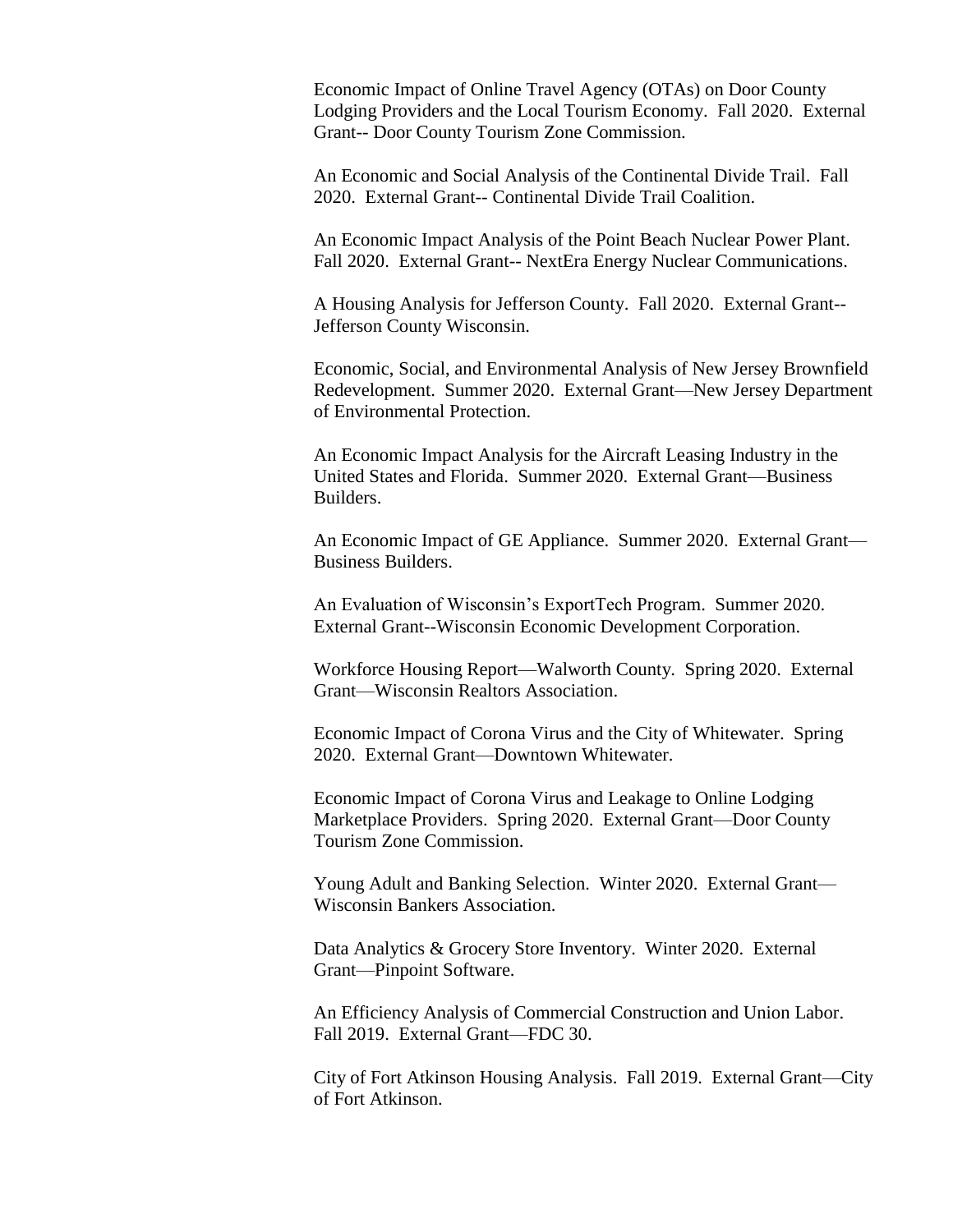The Impact of the Mobile Home Industry on the Wisconsin Economy. Fall 2019. External Grant—Wisconsin Housing Alliance.

The Economic Impact of the Ice Age Trail. Fall 2019. External Grant— Ice Age Trail Alliance.

An Evaluation of the Gas Tax Options for Wisconsin. Summer 2019. External Grant—The Transportation Development Association of Wisconsin.

The Return on Wisconsin's Brownfield Investments. Summer 2019. External Grant—Wisconsin Economic Development Corporation.

An Identification the Import/Export History of Wisconsin's Water Industry. Winter 2019. External Grant—The Water Council.

The Economic Value of a Blue Green Corridor in Chicago. Winter 2019. External Grant-- Friends of the Chicago River

A Market Analysis for the Pallet Industry. Winter 2019. External Grant—Pallet USA

Economic Impact of Apple Fest. Fall 2018. External Grant-- Oneida Nation.

The Economic Impact of the Utility Industry in Wisconsin. Fall 2018. External Grant—Economic Development Partners.

Economic Impact of GE Appliance. Summer 2018. External Grant-- Capital Policy Analytics.

A Feasibility Study of the Apple Chip Industry in Wisconsin. Summer 2018. External Grant—Oneida Nation.

The Economic Impacts and Performance Measures of JTC & IMAG. Spring 2018. External Grant—Wisconsin Economic Development Corporation.

The Economic Impact of the Installation of a High Voltage Power Line. Fall 2017, External Grant—Town of New Lisbon.

A Study of Manufacturing Employment in Walworth County. Fall 2017. External Grant—WCEDA

Measuring the Economic Impact of Water Quality Initiatives: A Case Study of the Fund for Lake Michigan (part two). Summer 2017. External Grant—The Fund for Lake Michigan.

A Feasibility Study of the Hickory Nut Industry in Wisconsin. Summer 2017. External Grant—Wisconsin Hickory Association.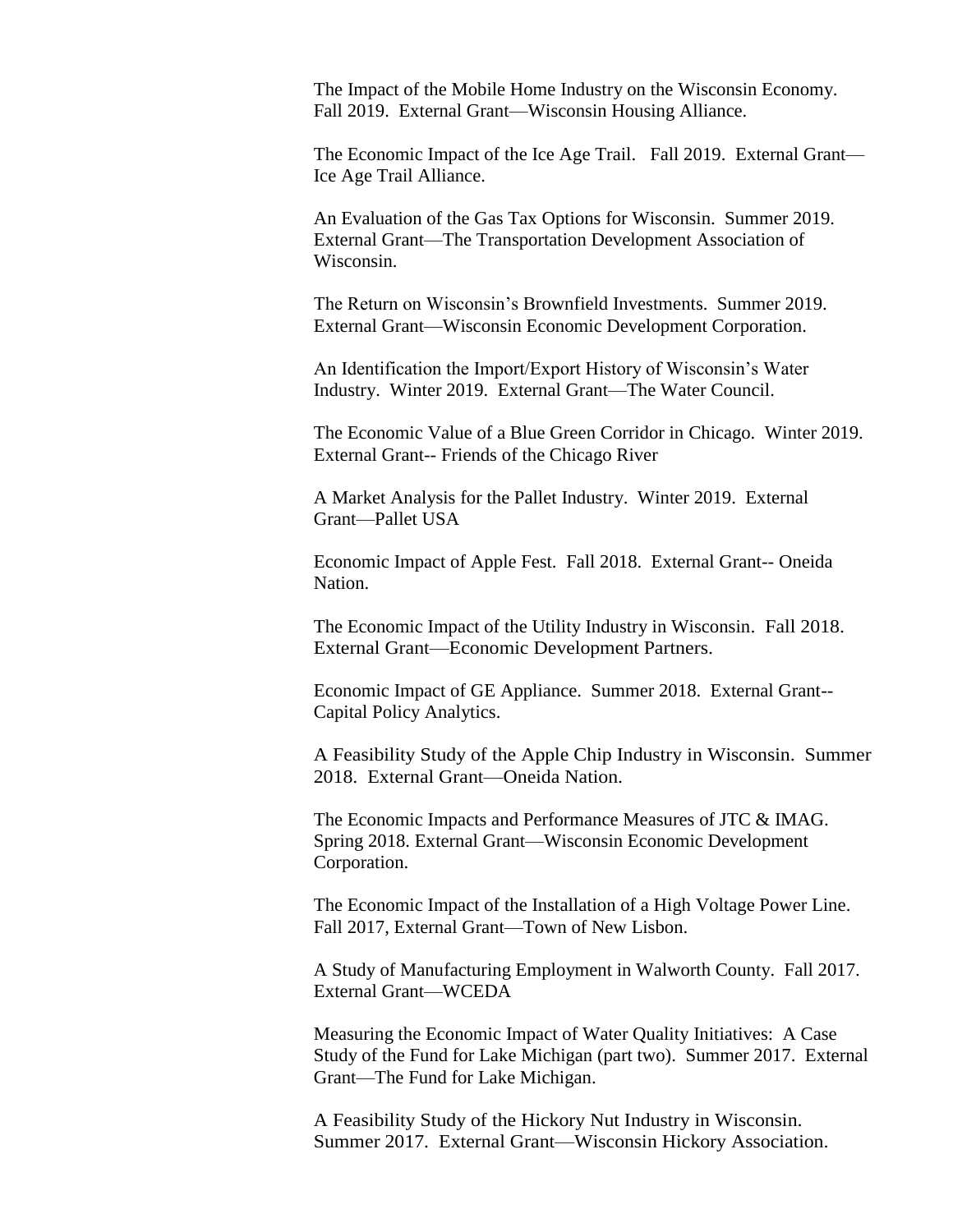A Feasibility Study of the Aronia Berries Industry in Wisconsin. Summer 2017. External Grant—Economic Development Partners.

Ten Years of Graduates from the University of Wisconsin Whitewater MBA: An Analysis. Spring 2017. Internal Grant—University of Wisconsin-Whitewater.

Economic Impact of the Jones Act. Spring 2017. External Grant— Capital Policy Analysis. .

A Financial Feasibility and Business Development Study for a Bike Sharing Program in Verona, Wisconsin. Fall 2017. External Grant— Economic Development Partners.

The Economic and Fiscal Impacts of State Highway 60 Northern Reliever Route in Washington County. Winter 2017. External Grant—Washington County.

An Analysis of the Tax Impact of an R2A Zoning Change in Whitewater. Spring 2017. External Grant—City of Whitewater.

The Effect of Expiration Dates and Perceived Risk on Purchasing Behavior in Grocery Store Items. Spring 2016. External Grant—Pinpoint Software.

An Evaluation to Determine the Feasibility of Growing Aronia Berries. Winter 2016. External Grant—Economic Development Partners.

Measuring the Economic Impact of Water Quality Initiatives: A Case Study of the Fund for Lake Michigan. Winter 2016. External Grant—The Fund for Lake Michigan.

An Evaluation to Determine the Feasibility of an Oat Milling/Processing Facility. Fall 2015. External Grant—Economic Development Partners.

Foreclosures in Wisconsin. Fall 2015. Wisconsin Realtors Association.

The Economic Impact of Highway Expansion in Wisconsin. Fall 2015. Economic Development Partners.

Building Communities of Color with Minority Owned Banks. Summer 2015. W.K. Kellogg Foundation. External Grant— W.K. Kellogg Foundation.

The Wisconsin Stewardship's impact on local taxes and consumer spending. Spring 2015. External Grant— The Nature Conservancy.

The Economic Impact of Public School Capital Remodeling 2011-2014. Spring 2015. External Grant—Nexus Solutions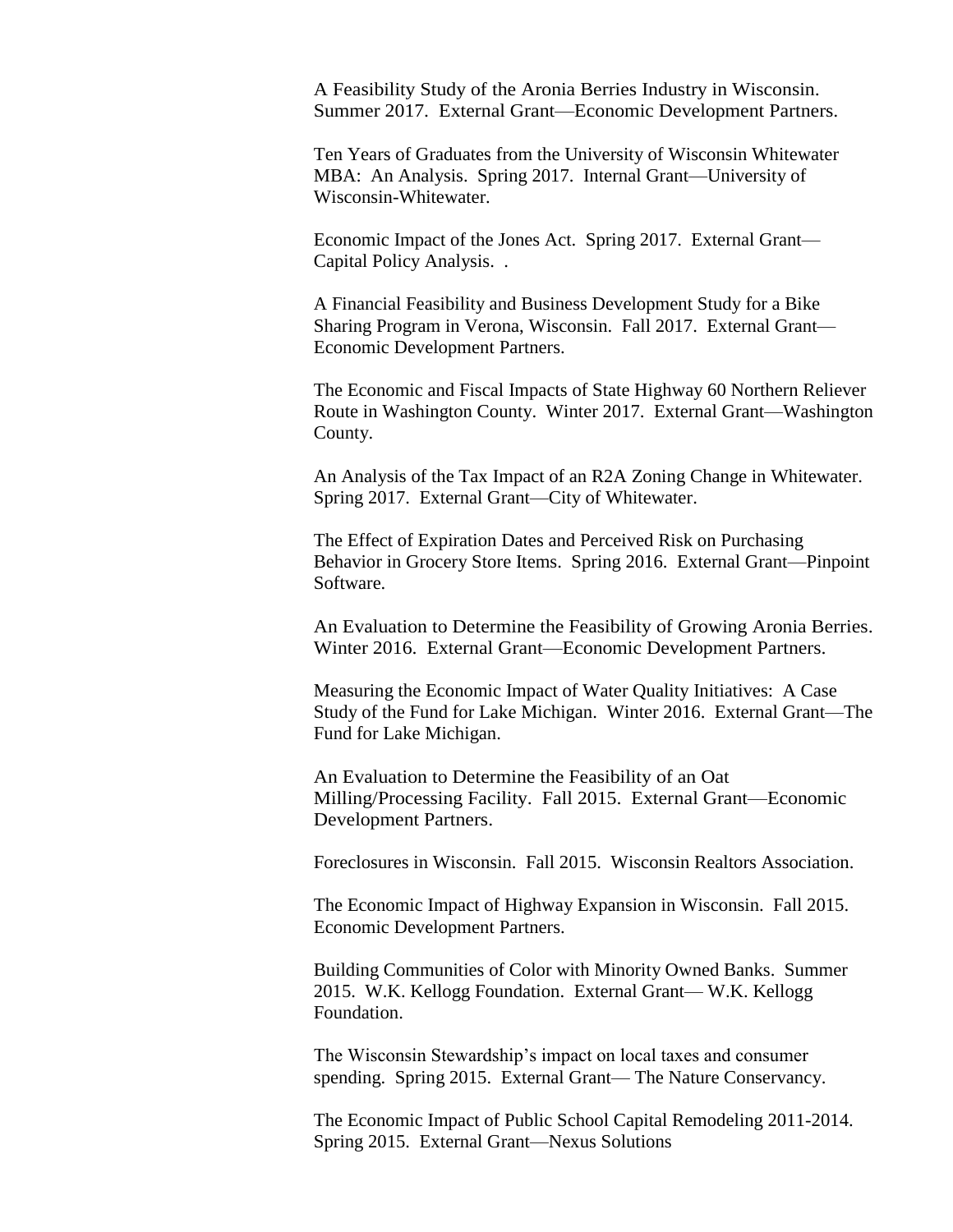Green Lake County Visitors Bureau Marketing Research, Strategy and Implementation Plan. Spring 2015. External Grant. Economic Development Partners.

The Economic Impact of UWSP. Spring 2015. External Grant— Northstar Economics

The Value of Wisconsin's Trade Supported Technical Education. Spring 2015. Economic Development Partners.

Analysis of the Property Value and Employment Impact of Brownfield Remediation. Spring 2015. Wisconsin Economic Development Association.

The Economic Impact of Sauk Prairie Hospital. Spring 2015. Sauk Prairie Healthcare.

A Supply Chain Analysis for "Farm to Market" of Locally Produced Food. Spring 2015. Economic Development Partners.

A Hedonic Analysis of the Negative Externality of a New Lake on an Existing Lake. Fall 2014. Rose Delong Law Firm.

The Economic Impact of Octoberfest. Fall 2014. LaCrosse Festivals, Inc. The Economic Impact of the Dairyland Dare Bike Race. Fall 2014. Dairyland Dare, LLC.

A Toolbox for Raising Fish in Wisconsin. Fall 2014. The Institute for Water Research.

Foreclosures in Wisconsin. Fall 2014. Wisconsin Realtors Association.

The Economic Costs of A Lake Drawdown: Lake Koshkonong Revisited. Summer 2014. External Grant-- The Rock Koshkonong Lake District.

The Efficiency of Health Care in the State: The Employer's Perspective. Summer 2014. External Grant—The Wisconsin Hospital Association.

A Toolbox for Raising Yellow Perch in Wisconsin. Summer 2014. External Grant—The Institute for Water Business.

Measuring the Economic Impact of Water Quality Initiatives: A Case Study of the Fund for Lake Michigan. Spring 2014. External Grant—The Fund for Lake Michigan.

The Economic Impact of UWM. Spring 2014. External Grant—Northstar **Economics** 

Flood Control Survey for Jefferson Wisconsin. Spring 2014. External Grant— Economic Development Partners, LLC.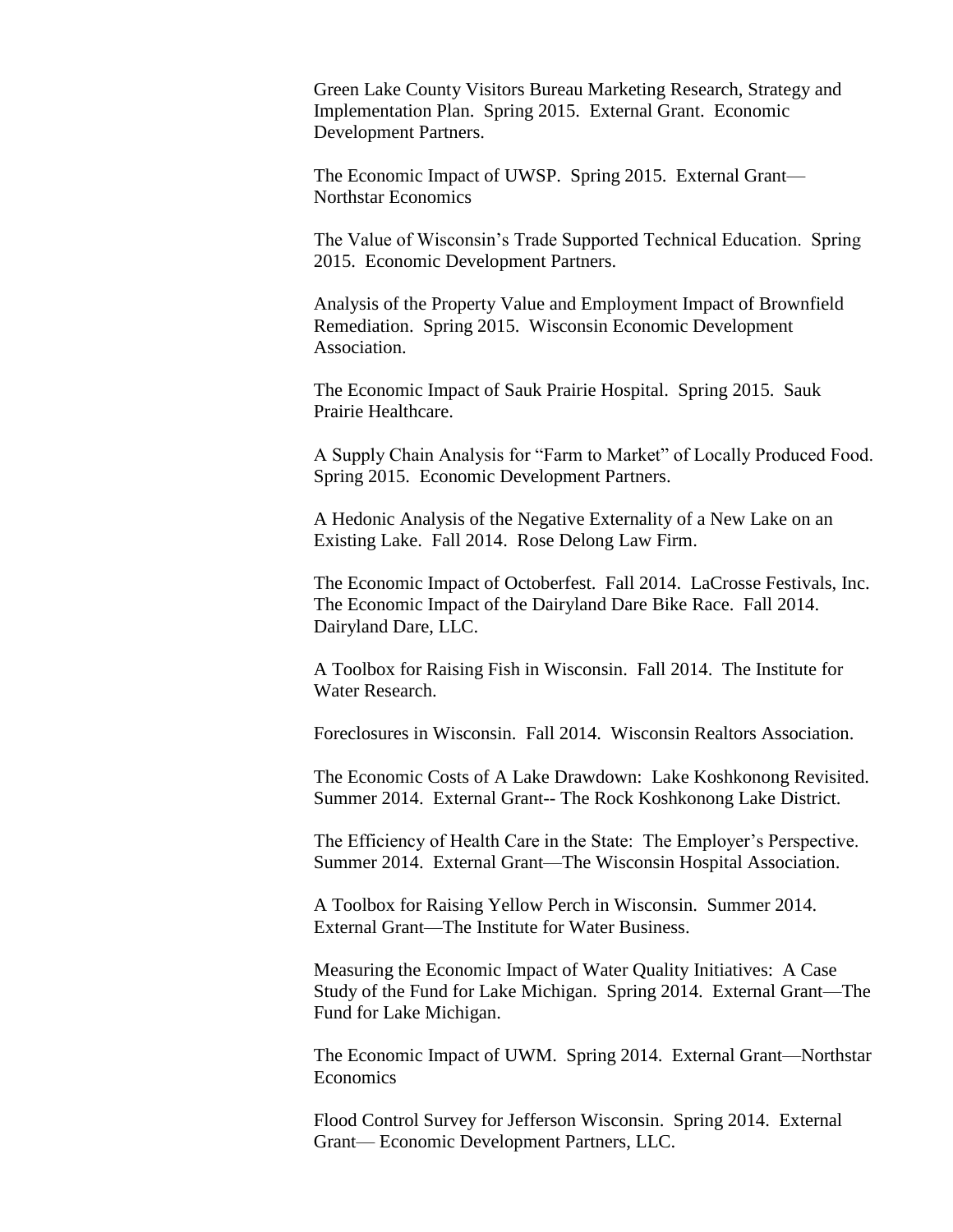Broadband in Rural Wisconsin as an Economic Development Tool. Fall 2013. External Grant—Broadband & E-Commerce Education Center at [University of Wisconsin Extension.](http://www.linkedin.com/company/university-of-wisconsin-extension?trk=ppro_cprof)

Foreclosures in Wisconsin. Fall 2013. Wisconsin Realtors Association.

The Economic Impact of FestaItaliana. Summer 2013. External Grant— ItalianFest.

The Economic Impact of IrishFest Summer 2013. External Grant—Irish Fest.

The Economic Impact of Mexican Fest. Summer 2013. External Grant— Mexican Fest.

The Economic Impact of the Indian Summer Fest. Summer 2013. External Grant—Indian Summer Fest.

A Gap Analysis of the Leading Industries in Wisconsin Counties. Winter 2012. External Grant—Small Business Development Center

State of Ingenuity Impact Analysis. Winter 2012. External Grant— Economic Development Agency. The Economic Impact of the Clark County Fair. Fall 2012. External Grant—University of Wisconsin Extension.

Wisconsin Ginseng: Impacts and Implications Analyzing the Economic Impact. Summer 2012. External Grant—Standard Process Inc.

Cranberries of Wisconsin: Analyzing the Economic Impact. Summer 2012. External Grant—Standard Process Inc.

The Dietary Supplement Industry: A Nexis of Agriculture and Manufacturing in Wisconsin. Summer 2012. External Grant—Standard Process Inc.

The Economic Impact of the Fox Wisconsin Heritage Parkway. Summer 2012. External Grant— Economic Development Partners, LLC.

The Economic Impact of the Ice Age Trail. Summer 2012. External Grant— Economic Development Partners, LLC.

The Spillover Costs of Housing of the University on Whitewater Wisconsin. Fall, 2011. External Grant—City of Whitewater

The Demand for Housing by "Newcomers" to Whitewater Wisconsin. Fall 2011. External Grant—City of Whitewater.

The Feasibility of a Silent Sports Facility in Gays Mills Wisconsin. Winter 2011. External Grant—Economic Development Partners.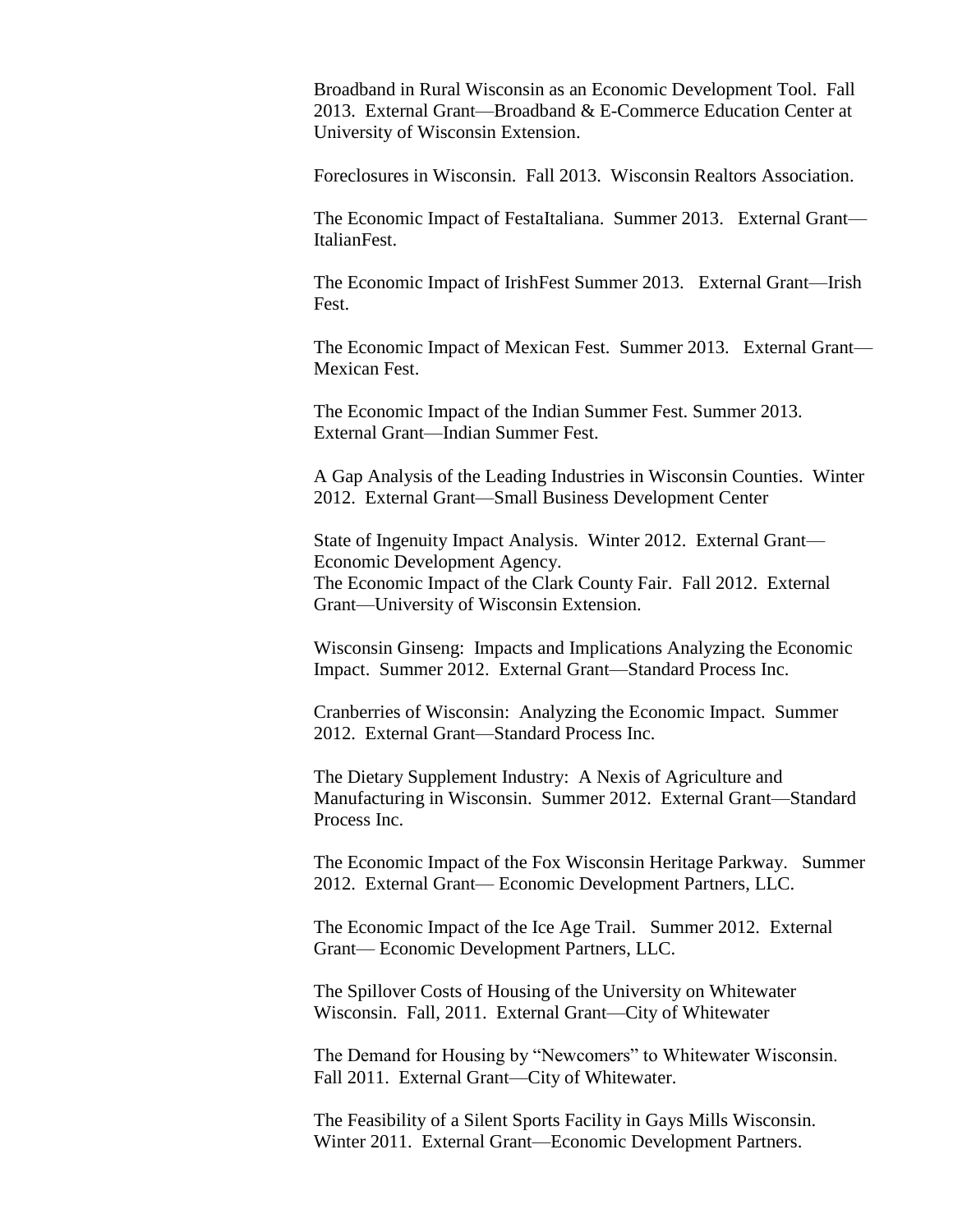Implan Investigator: The Economic Impact of a Taconite Mine in Northeastern Wisconsin. Winter 2011. In Cooperation with Northstar Economics.

Implan Investigator: The Economic Impact of a Paper Mill in Easter-Central Wisconsin. Winter 2011. In Cooperation with Northstar Economics.

Foreclosures: The New Relationship Between Foreclosures and Unemployment. Winter 2011. External Grant—University of Wisconsin Extension.

The Economic Impact of the Iowa County Fair. Summer 2011. External Grant—University of Wisconsin Extension.

The Feasibility of a Privately Owned Fitness Center in a Small Town in Rural Wisconsin. Fall 2010. External Grant—Western Wisconsin Investment Group

A Duration Analysis of Wisconsin's Tax Increment Finance Districts. Fall 2010. External Grant—Lincoln Land Institute.

The Economic Impact of the Waukesha County Fair. Summer 2010. External Grant—Waukesha County Fair.

The Increase in Evictions in Wisconsin—2000 through 2010. Summer 2010. External Grant—University of Wisconsin-Extension.

The Social and Economic Impacts of Evictions in Wisconsin—2000 through 2010. Summer 2010. Internal Grant. University of Wisconsin-Whitewater.

An Alternative Use of a Historic Standard Oil Gas Station—A Case Study in Janesville, Wisconsin. Summer 2010. External Grant—Forward Janesville.

The Economic Impact of the Tainter Lake Watershed. Fall 2010. External Grant—Tainter Lake Association, Menomonee, Wisconsin.

The Economic Impact of an Entrepreneurial Network 2007-2010. Spring 2010. External Grant—Wisconsin Entrepreneurial Network.

The Economic Value of a Graduate Degree from the University of Wisconsin-Whitewater. Summer 2010. Internal Grant—University of Wisconsin-Whitewater.

The Impact of the Housing Crisis on Tax Increment Finance Districts. Spring 2010. External Grant—Lincoln Land Institute.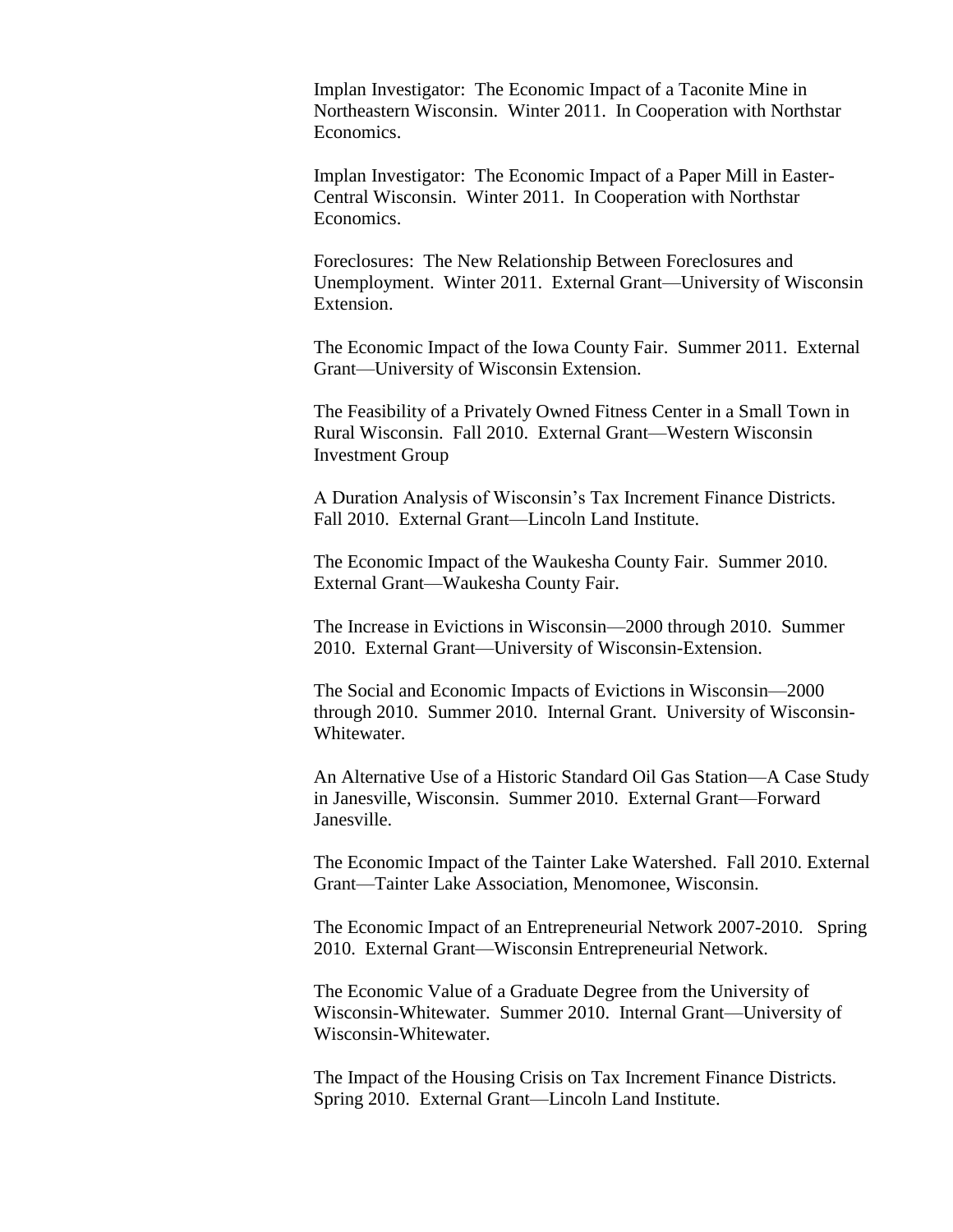The Relationship between PILOT and Default in Tax Increment Financing. Spring 2010. Internal Grant—University of Wisconsin— Whitewater.

Implan Investigator: The Economic Impact of a Bike Trail in Ozaukee County Wisconsin. Spring 2010. In Cooperation with University of Wisconsin Extension

A Census Tract Examination of Foreclosures in Wisconsin 2000-2009. Spring 2010. External Grant—Department of Commerce, State of Wisconsin

Sheriff's Sales: Is There a Relationship Between Foreclosures, Sheriff's Sales and Property Values. Fall 2009. External Grant—University of Wisconsin Extension.

The Economic Value of the Walworth County Fair. Fall 2009. External Grant—Walworth County Fair

Determinants of Entrepreneurial Activity in Wisconsin: Spring 2009. External Grant—Wisconsin Entrepreneurial Network.

The Economic Value of the University of Wisconsin-Whitewater. Spring 2009. Internal Grant—University of Wisconsin-Whitewater.

The Economic Impact of an Entrepreneurial Network 2007. Spring 2008. External Grant—Wisconsin Entrepreneurial Network.

A Census Tract Examination of Foreclosures in Wisconsin. Spring 2009. External Grant—Department of Commerce, State of Wisconsin

Determinants of Entrepreneurial Activity in Wisconsin: Spring 2009. External Grant—Wisconsin Entrepreneurial Network.

A Study of Off-Campus Housing in Whitewater Wisconsin. Spring 2009. External Grant—City of Whitewater

A Best Practices Review of Snow Plowing in Wisconsin. Spring 2009. Internal Grant—University of Wisconsin-Whitewater.

The Economic Impact of the Eagle Lake Watershed. Winter 2008. External Grant—Town of Dover Wisconsin

The Economic Impact of an Entrepreneurial Network 2007. Spring 2008. External Grant—Wisconsin Entrepreneurial Network.

Foreclosure Patterns: Is There a Relationship Between Demography and the Spike in Foreclosures. Fall 2007. External Grant—University of Wisconsin Extension.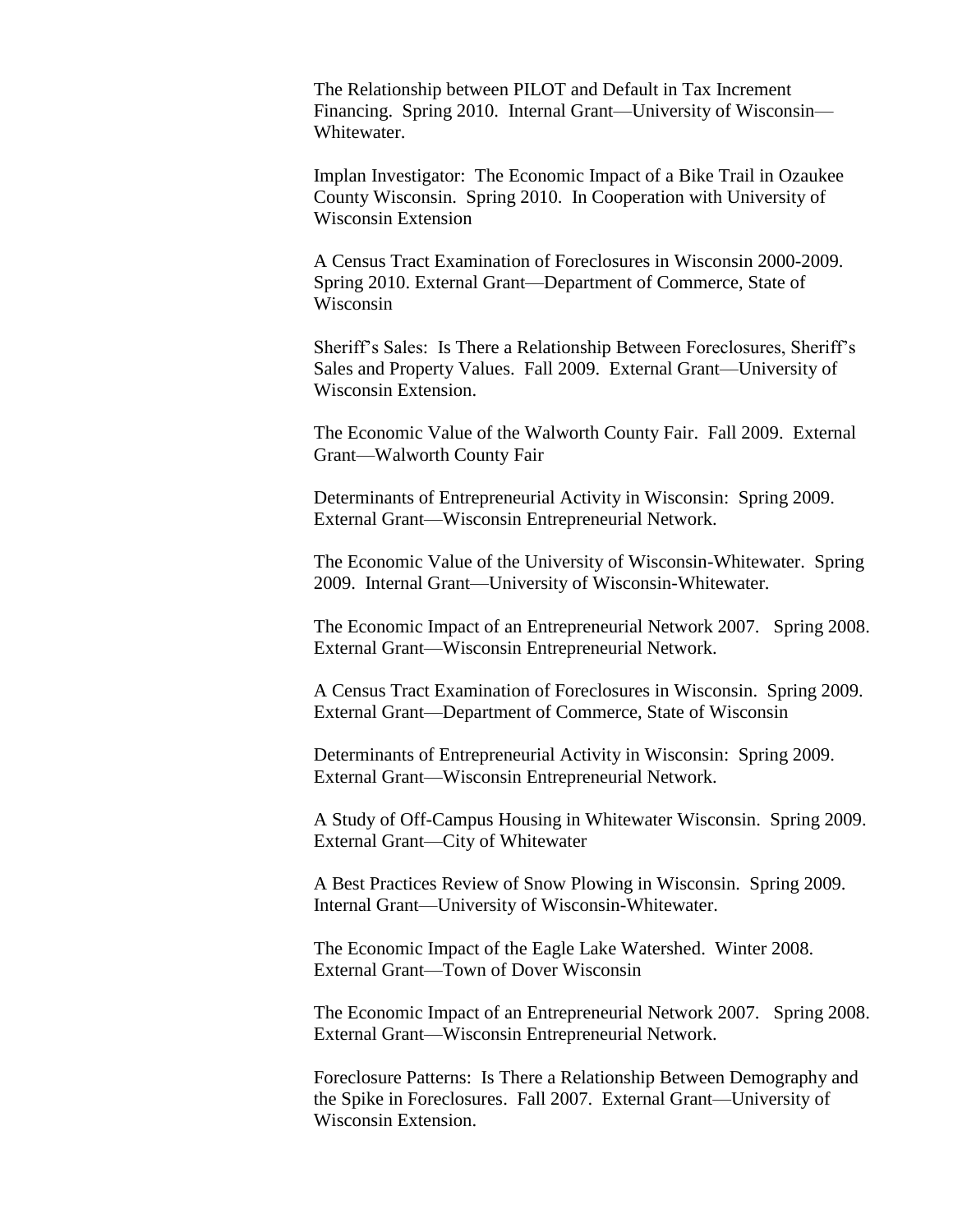The Economic Impact of the Young Theatre on Walworth County. Fall 2007. External Grant—University of Wisconsin Extension.

Implan Investigator: Feasibility Analysis: Creation of a Wood Technology Program at North Central Wisconsin Technical College. Fall 2007. In Cooperation with University of Wisconsin Extension

Public Support for and Understand of Tax Increment Financing. Spring 2007. External Grant—The Lincoln Land Institute.

Town of Richmond Comprehensive Plan Survey. Winter 2007. External Grant—Town of Richmond.

Demutualization: A Hazard Analysis of the Conversion of Former Credit Unions to Publicly Traded Financial Institutions. Winter 2006. External Grant—Credit Union National Association.

City of Appleton Comprehensive Plan Survey. Winter 2006. External Grant—City of Appleton.

Village of Menomonee Falls Comprehensive Plan Survey. Summer 2006. External Grant—Village of Menomonee Falls.

The Economic Impact of Development on the Geneva Lake Watershed Survey. Summer 2006. External Grant—Geneva Lakes Conservancy.

The History of TIF in Wisconsin. Spring 2006. External Grant—The Lincoln Land Institute.

Lake Drawdown: A Debate on the Value of 2 Inches of Water. Spring 2006. External Grant—Rock Koshkonong Lake District.

2006 Survey of Current and Future Manufacturing Jobs In Walworth County Wisconsin. Spring 2006. External Grant—Walworth County Workforce Development Board.

Preliminary Cost of Community Services Study: Town of Delavan. Spring 2006. External Grant—Sho-Deen Incorporated.

Department of Administration Comprehensive Plan Survey. Fall 2005. External Grant—State of Wisconsin Department of Administration.

Is there a Profit Incentive to an ATM Network for Community Banks? Fall 2005. Internal Grant—University of Wisconsin Whitewater.

Examination of Interest Rate Differentials between Credit Unions and Commercial Banks. Summer 2005. External Grant—Credit Union National Association.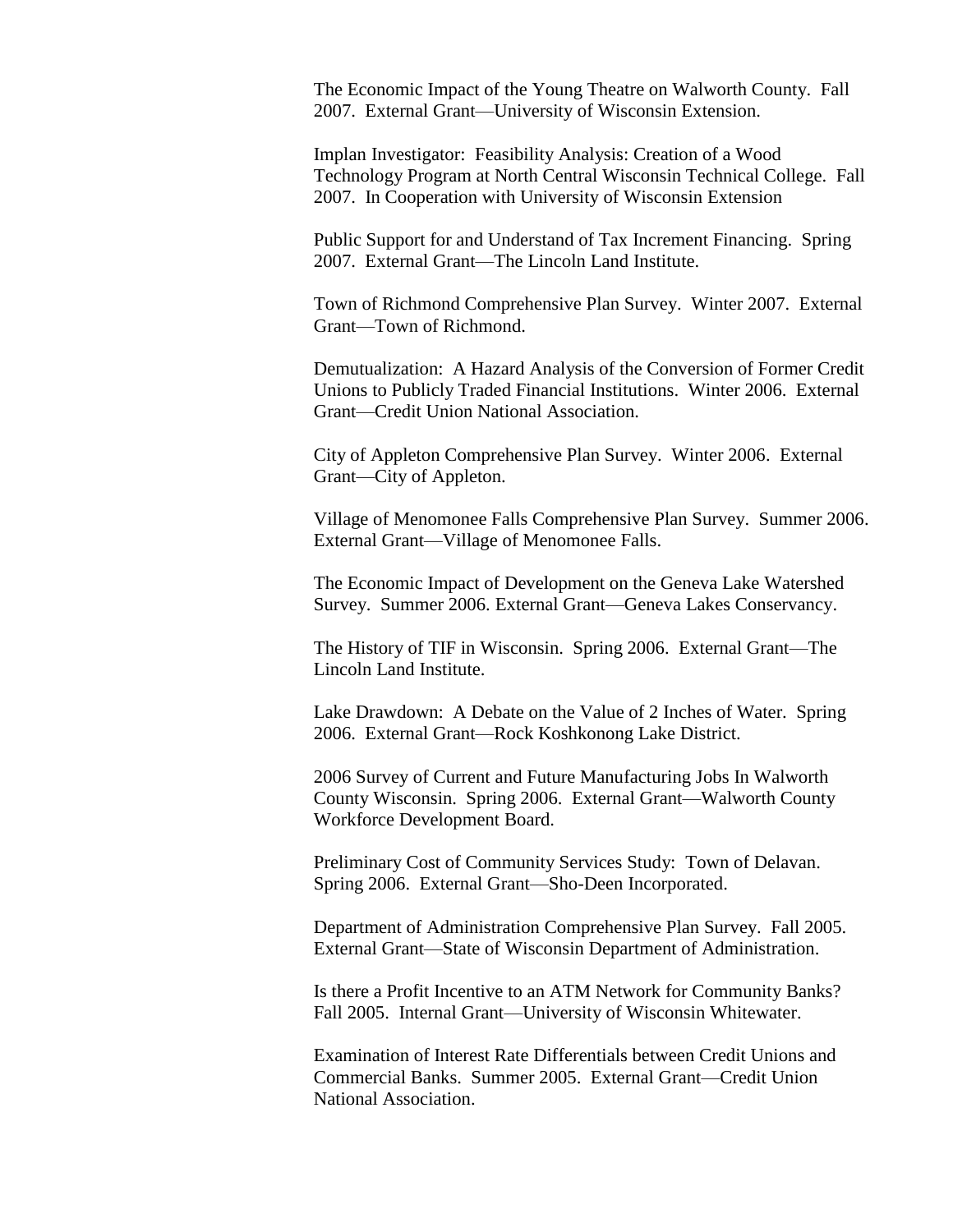|                          | City of Muskego Comprehensive Plan Survey. Winter 2005. External<br>Grant.—City of Muskego.                                                                                                                                                                                |
|--------------------------|----------------------------------------------------------------------------------------------------------------------------------------------------------------------------------------------------------------------------------------------------------------------------|
|                          | Delavan Lake Economic Impact Study. Summer 2004. External Grant-<br>University of Wisconsin Extension.                                                                                                                                                                     |
|                          | Economic Impact of Fort Atkinson Memorial Health Services Study. July<br>2003. External Grant-Fort Atkinson Memorial Hospital                                                                                                                                              |
|                          | City of Muskego — Big Muskego Lake/Bass Bay Lake District Survey.<br>November 2002. External Grant-City of Muskego.                                                                                                                                                        |
|                          | City of Muskego Census of Households—Proposed Community<br>Recreation Center. June 2002. External Grant—City of Muskego.                                                                                                                                                   |
|                          | Research Assistant: City of Muskego Comprehensive Plan Survey.<br>Spring 1998.                                                                                                                                                                                             |
|                          | Research Assistant: Time, Work & Family Life: A Study of School<br>Teachers, University of Wisconsin-Milwaukee, 1998 - 1999.                                                                                                                                               |
| <b>Student Research:</b> | Dissertation Advisor: Joanie Buckley. DBA. "Ownership Effects among<br>Native American Owned Banks". Fall 2018.                                                                                                                                                            |
|                          | Dissertation Advisor: Julie Van Der Wilt. DBA. "An Empirical Study on<br>the Impacts of Capital Requirements on the Economic Sustainability of<br>Community Banks". Spring 2018.                                                                                           |
|                          | MS Thesis Economics Advisor. Mourine Mbaka. "The Economic Impact<br>of Pocket Parks on Residential Property Values: Case Study of Madison<br>Wisconsin". Fall 2018.                                                                                                        |
|                          | MS Thesis Economics Advisor. Jordan Galvin. "Bank Valuation: An<br>Asset Based Approach to Market Capitalization of Community Banks".<br>Spring 2018.                                                                                                                      |
|                          | MS Thesis Economics Advisor. Patrick Fogarty. "Wisconsin Brownfield<br>Cleanup and Remediation Program: An Assessment of Economic and<br>Fiscal Impacts." Spring 2016.                                                                                                     |
|                          | MS Thesis Economics Advisor. Jay Klubbertanz. "African Agricultural<br>Water Efficiency: A Technical Efficiency Analysis of African<br>Agriculture". Fall 2015                                                                                                             |
|                          | MS Thesis Economics Advisor. Elaine Yiling Lin. A Cost Efficiency<br>Analysis of Local Commercial banks in Taiwan. Fall 2015.<br>Derrek Grunfelder McCrank. The Great Recession and Banking<br>Employment in Wisconsin. Summer Undergraduate Research Fellowship.<br>2013. |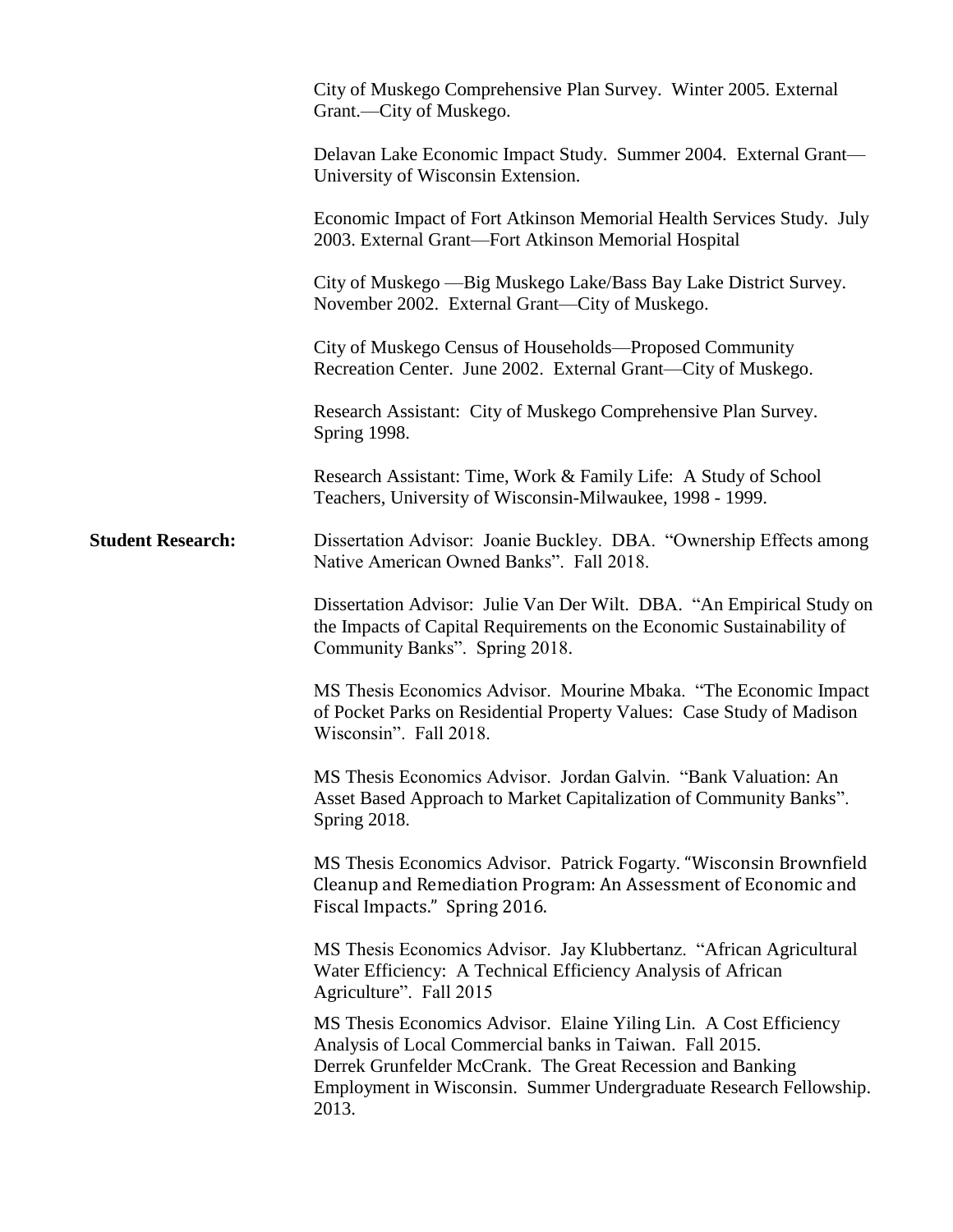Brendon Mendoza. Across the Lakefront: Hispanic Segregation in Delavan Wisconsin 2001-2012. Undergraduate Research Grant. 2013

Jeremy Peterson. The Demand for Supermarkets in the Food Deserts of Wisconsin. Summer Undergraduate Research Fellowship. 2012.

Joseph Carroll. A Coincident Economic Index for Wisconsin's Counties. Summer Undergraduate Research Fellowship. 2010. Joseph Carroll. Factor Analysis and Principal Component Analysis. NCUR. 2010.

Jon Schellin. The Economic Value of a UW-Whitewater Education to the State of Wisconsin: A Subset Analysis of Varsity Athletes at UW-Whitewater. NCUR. 2010.

Kevin J. Selch. An Evaluation of the Contemporaneous Response to the Publication of John Maynard Keynes' The General Theory of Employment, Interest, and Money. Proceedings of The National Conference on Undergraduate Research (NCUR) 2003

## **Research Apprenticeship Program**

Alex Vieira Tyler Steffan Alex Viet Kelvin Tran Brandon Smith Katelyn Quinn Michael Stockhausen

**Publications with Students:** Nicholas Haugen

Pasan Samaranayake Summer Cliff Kevin Peralta Taylor Griffith Ronald Tittle Elaine Yiling Ling Joanie Buckley Emmett Storts Jay Klubbertanz Jeff Pagel Andrew Kueffer Alexander Walker Jeremy Peterson Derrek Grunfelder McCrank Neil Lockwood Steve Rockwell Joseph Carroll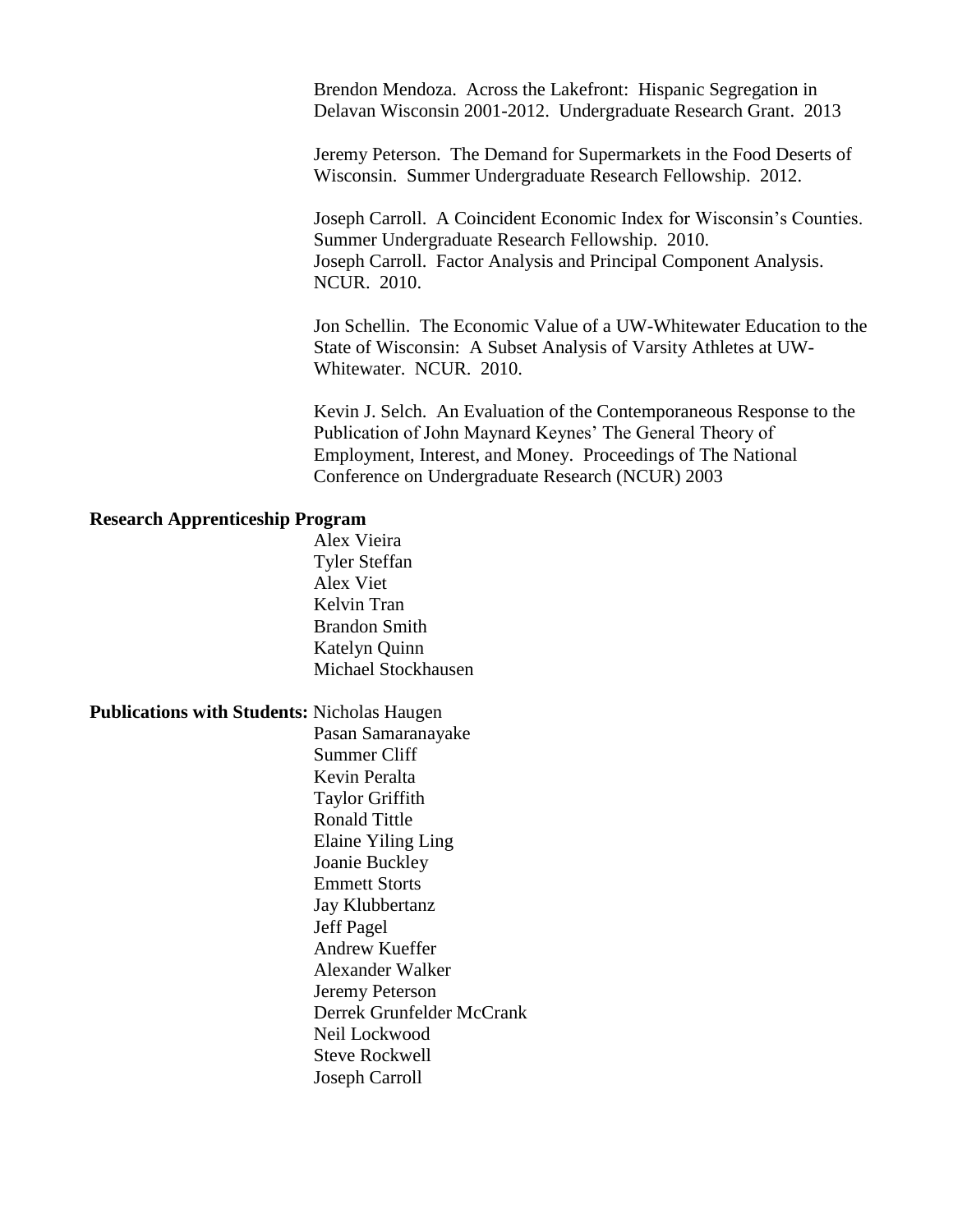| <b>Teaching Experience</b> | MBA Managerial Economics (Spring 2007, Fall 2007, Spring 2008,<br>Spring 2009, Summer 2010, Spring 2011, Spring 2012, Spring 2013,<br>Spring 2014, Spring 2015, Summer 2015, Spring 2016, Spring 2017,<br>Spring 2018, Spring 2019, Summer 2019, Spring 2020, Summer 2021,<br>Fall 2021, Spring 2022)<br>Intermediate Microeconomics (Summer 2001, Fall 2001, Spring 2002,<br>Fall 2008, Fall 2009, Fall 2010, Summer 2018, Spring 2019, Spring 2020,<br>Spring 2021, Spring 2022)<br>MBA Business Conditions Analysis (Summer 2001, Spring 2004, Fall<br>2004, Spring 2005, Fall 2005, Spring 2006)<br>The Microeconomics of Banking (Fall 2016, Fall 2017, Fall 2018, Fall<br>2019, Fall 2020)<br>Introduction to Microeconomics (Fall 2000, Fall 2002, Spring 2003, Fall<br>2003, Fall 2004, Fall 2005, Fall 2006, Fall 2007, Spring 2008, Fall 2008,<br>Spring 2009, Spring 2011, Fall 2011, Fall 2012, Fall 2013)<br>Global Perspectives (Fall 1999, Spring 2000)<br>Money and Banking (Spring 1996, Summer 1996, Fall 1996, Spring 1997,<br>Spring 2002, Fall 2002, Spring 2003, Fall 2003, Spring 2004, Spring<br>2008, Fall 2009, Fall 2010, Fall 2011, Fall 2012, Fall 2013, Fall 2014, Fall<br>2015, Spring 2016, Summer 2017, Fall 2017, Summer 2018, Fall 2018,<br>Fall 2019, Summer 2020, Fall 2020, Fall 2021)<br>Urban, Regional, and Transportation Economics (Fall 2003, Fall 2004,<br>Fall 2005, Fall 2006, Fall 2007, Fall 2008, Fall 2009, Fall 2010, Fall 2011,<br>Fall 2012, Fall 2013, Fall 2014, Fall 2015, Fall 2016)<br>Labor Problem Analysis (Spring 1999)<br>Economics of Discrimination (Spring 1997, Summer 1997, Fall 1997,<br>Summer 1998, Fall 1998, Spring 2012, Spring 2013, Spring 2016)<br>Introduction to Macroeconomics (Spring 1998, Fall 1999, Spring 2000,<br>Spring 2003, Spring 2004, Spring 2005, Spring 2006, Spring 2012, Spring |
|----------------------------|----------------------------------------------------------------------------------------------------------------------------------------------------------------------------------------------------------------------------------------------------------------------------------------------------------------------------------------------------------------------------------------------------------------------------------------------------------------------------------------------------------------------------------------------------------------------------------------------------------------------------------------------------------------------------------------------------------------------------------------------------------------------------------------------------------------------------------------------------------------------------------------------------------------------------------------------------------------------------------------------------------------------------------------------------------------------------------------------------------------------------------------------------------------------------------------------------------------------------------------------------------------------------------------------------------------------------------------------------------------------------------------------------------------------------------------------------------------------------------------------------------------------------------------------------------------------------------------------------------------------------------------------------------------------------------------------------------------------------------------------------------------------------------------------------------------------------------------------------------------------------------|
|                            | 2013, Spring 2014, Spring 2016, Summer 2016, Spring 2017, Fall 2018)<br>Comparative Economic Systems (Fall 2007)                                                                                                                                                                                                                                                                                                                                                                                                                                                                                                                                                                                                                                                                                                                                                                                                                                                                                                                                                                                                                                                                                                                                                                                                                                                                                                                                                                                                                                                                                                                                                                                                                                                                                                                                                                 |
| Honors/Awards/Membership   |                                                                                                                                                                                                                                                                                                                                                                                                                                                                                                                                                                                                                                                                                                                                                                                                                                                                                                                                                                                                                                                                                                                                                                                                                                                                                                                                                                                                                                                                                                                                                                                                                                                                                                                                                                                                                                                                                  |
|                            | Wisconsin Idea Fellow 2004                                                                                                                                                                                                                                                                                                                                                                                                                                                                                                                                                                                                                                                                                                                                                                                                                                                                                                                                                                                                                                                                                                                                                                                                                                                                                                                                                                                                                                                                                                                                                                                                                                                                                                                                                                                                                                                       |
|                            | American Economic Association 2000—Present<br>Midcontinent Regional Science Association (MCRSA) 2002-Present                                                                                                                                                                                                                                                                                                                                                                                                                                                                                                                                                                                                                                                                                                                                                                                                                                                                                                                                                                                                                                                                                                                                                                                                                                                                                                                                                                                                                                                                                                                                                                                                                                                                                                                                                                     |

Secretary: Midcontinent Regional Science Association (MCRSA). 2007- 2009

Vice President: Midcontinent Regional Science Association (MCRSA). 2009

President Elect: Midcontinent Regional Science Association (MCRSA). 2010

Program Chair: MCRSA Meetings June 2010, —St Louis, Missouri Program Chair: MCRSA Meetings May 2009, —Milwaukee,

Wisconsin Program Chair: MCRSA Meetings June 2008, —Colorado Springs,

Colorado Program Chair: MCRSA Meetings June 2007, —Kansas City Missouri

Program Chair: MCRSA Meetings June 2006, —Indianapolis Indiana Program Chair: MCRSA Meetings June 2004, —Madison Wisconsin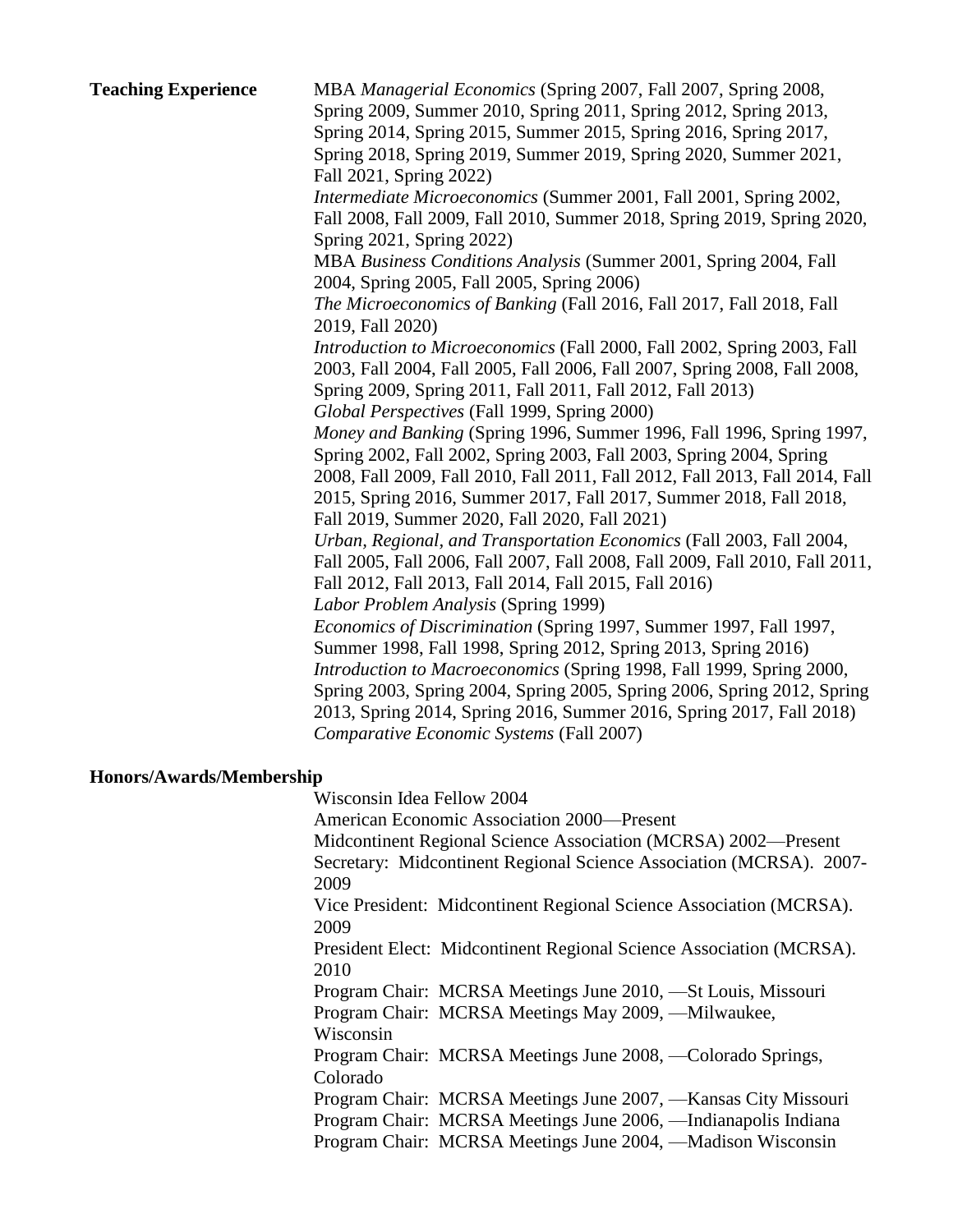| <b>Referee</b>            | Contemporary Economic Policy<br><b>Journal of Economic Studies</b><br><b>Economic Development Quarterly</b><br>The Industrial Geographer<br><b>Urban Economics</b><br><b>Managerial Finance</b><br>Journal of Economics and Finance<br><b>Economic Bulletin</b><br>Journal of Parks and Recreation Administration<br>Journal of Regional Analysis and Policy<br><b>Urban Studies</b>                                                                                                                                                                                                                                                                                                                                                                                               |
|---------------------------|------------------------------------------------------------------------------------------------------------------------------------------------------------------------------------------------------------------------------------------------------------------------------------------------------------------------------------------------------------------------------------------------------------------------------------------------------------------------------------------------------------------------------------------------------------------------------------------------------------------------------------------------------------------------------------------------------------------------------------------------------------------------------------|
| <b>Associate Editor</b>   | Journal of Regional Analysis and Policy—2009-2018                                                                                                                                                                                                                                                                                                                                                                                                                                                                                                                                                                                                                                                                                                                                  |
| <b>Employment</b>         | All Employee's Credit Union<br><b>Chief Operating Officer</b><br>COO of \$13,000,000 Industrial Credit Union in Euclid Ohio<br>1990 to 1994                                                                                                                                                                                                                                                                                                                                                                                                                                                                                                                                                                                                                                        |
|                           | Warner & Swasey Credit Union<br>Loan/Collections Manager<br>Supervised Lending Operations for \$7,000,000 Credit Union in Cleveland<br>Ohio 1988 to 1990                                                                                                                                                                                                                                                                                                                                                                                                                                                                                                                                                                                                                           |
|                           | <b>Transamerica Financial Services</b><br><b>Branch Manger</b><br>Supervised Operations of Finance Company in Janesville Wisconsin<br>1986 to 1988                                                                                                                                                                                                                                                                                                                                                                                                                                                                                                                                                                                                                                 |
| <b>University Service</b> | Provost Search and Screen Committee 2021<br>COBE Faculty Mentor Workshop, June 2019<br>Savanna Project Workshop, August 2019<br>Canvas Training Workshop, July 2018<br>Athletic Director of Intercollegiate Athletics Search and Screen<br>Committee 2018<br>UW-Whitewater Foundation Board of Directors 2018-present<br>Seminar: 27 <sup>th</sup> Annual UW System Faculty College May 2005<br>Seminar: AACSB Strategic Management Seminar, Madison June<br>2003<br>Department of Economics<br>Assessment Committee, 2002-2018<br>Advisory Committee, 2002-present<br>Advisor, Whitewater Economics Society, 2002-2007<br>Advisor, Omicron Delta Epsilon, 2002-2007<br>Internship Committee, 2002-present<br>Strategic Planning, 2014-present<br>Outreach Committee, 2018-present |